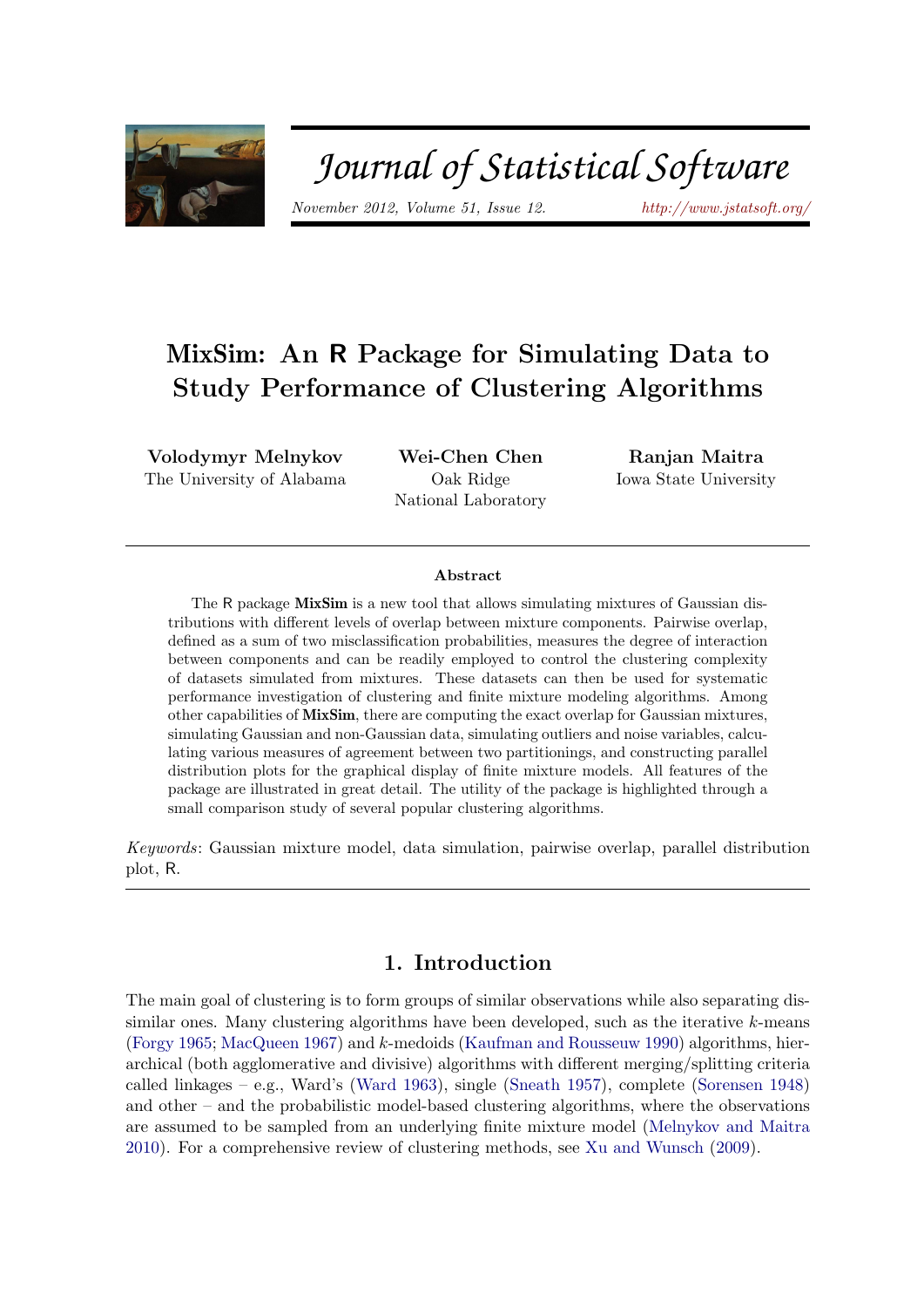Clustering is a difficult problem with, consequently, many suggested methodologies, but no uniformly best performer in all situations. Thus, it is of interest to understand the scenarios in which different clustering algorithms perform better, worse, or indifferently. This requires an objective measure that would allow the clustering complexity of a simulated dataset to be controlled and different procedures to be calibrated with regard to this complexity. Performance of clustering algorithms depends on many factors such as cluster representation, orientation, elongation, multimodality, overlap, presence of noise, and others. The majority of procedures aiming to control clustering complexity focus on finding a good measure for the level of separation or overlap among clusters.

There have been many attempts made to define clustering complexity and to evaluate clustering algorithms in different settings. We refer our reader to [Steinley and Henson](#page-23-5) [\(2005\)](#page-23-5) and [Maitra and Melnykov](#page-22-3) [\(2010\)](#page-22-3) for a comprehensive review, while focusing our discussion here on a few most recent ones. [Dasgupta](#page-22-4) [\(1999\)](#page-22-4)'s c-separation for two p-dimensional Gaussian densities with mean vectors  $\mu_i$  and covariance matrices  $\Sigma_i$  for  $i = 1, 2$  is defined as  $c \leq ||\mu_1 - \mu_2|| / \sqrt{p \max\{\lambda_{(p)}(\Sigma_1), \lambda_{(p)}(\Sigma_2)\}}$ , where  $\lambda_{(p)}$  represents the largest eigenvalue in the corresponding covariance matrix  $\Sigma_i$ . c-separation is widely used by researchers but cannot serve as an adequate measure of the interaction between distributions as it does not take into consideration the structure of both covariance matrices relying in its inference just on the largest eigenvalue and the norm of two mean vectors. Another approach to generating clustered data was proposed by [Steinley and Henson](#page-23-5) [\(2005\)](#page-23-5). The algorithm is implemented in the MATLAB function OCLUS and conveniently generates clusters of different shapes from various distributions. However, there are some limitations of this approach as well: clusters are marginally independent by construction and the number of overlapping clusters is restricted. A novel separation index was proposed by [Qiu and Joe](#page-23-6) [\(2006b\)](#page-23-6) and implemented in their package clusterGeneration [\(Qiu and Joe](#page-23-7) [2006a\)](#page-23-7) for R (R [Development Core Team](#page-23-8) [2012\)](#page-23-8). In a univariate setting, the developed index is calculated as  $(q_{l,2} - q_{u,1})/(q_{u,2} - q_{l,1})$ , where  $q_{l,1}$  and  $q_{u,1}$  are the lower and upper quantiles of the first cluster and  $q_{l,2}$  and  $q_{u,2}$  are the corresponding quantiles of the second cluster. The probability associated with the quantiles is an additional parameter commonly chosen to be equal to 0.05. When two clusters are distant, this index takes values close to 1. It can take negative values but no less than −1 for clusters that are poorly separated. The advantage of this index is its simplicity and applicability for clusters of any shapes. At the same time, while being exact in the univariate framework, this index cannot be readily generalized to the case of two and more dimensions. The authors propose finding the best projection onto a one-dimensional space that maximizes the separation of clusters first. Then, their index can be employed as in the univariate case. Unfortunately, the substantial amount of information can be lost while projecting multidimensional clusters; hence, conclusions can be partial or incorrect. Very recently, [Maitra and Melnykov](#page-22-3) [\(2010\)](#page-22-3) have provided the only known exact measure capable of measuring interaction between two clusters in terms of the pairwise overlap  $\omega$ , which is defined for Gaussian mixtures as the sum of two misclassification probabilities and can be calculated in a univariate as well as multivariate framework. More details about this measure can be found in Section [2.](#page-2-0) [Maitra](#page-22-3) [and Melnykov](#page-22-3) [\(2010\)](#page-22-3) also developed algorithms which can be used to simulate data from a finite mixture model with specified clustering complexity. Further, they developed the opensource **CARP** package [\(Melnykov and Maitra](#page-23-9) [2011\)](#page-23-9) to evaluate clustering algorithms from a command-line interface.

This paper details the use and applicability of MixSim, an R package with kernel writ-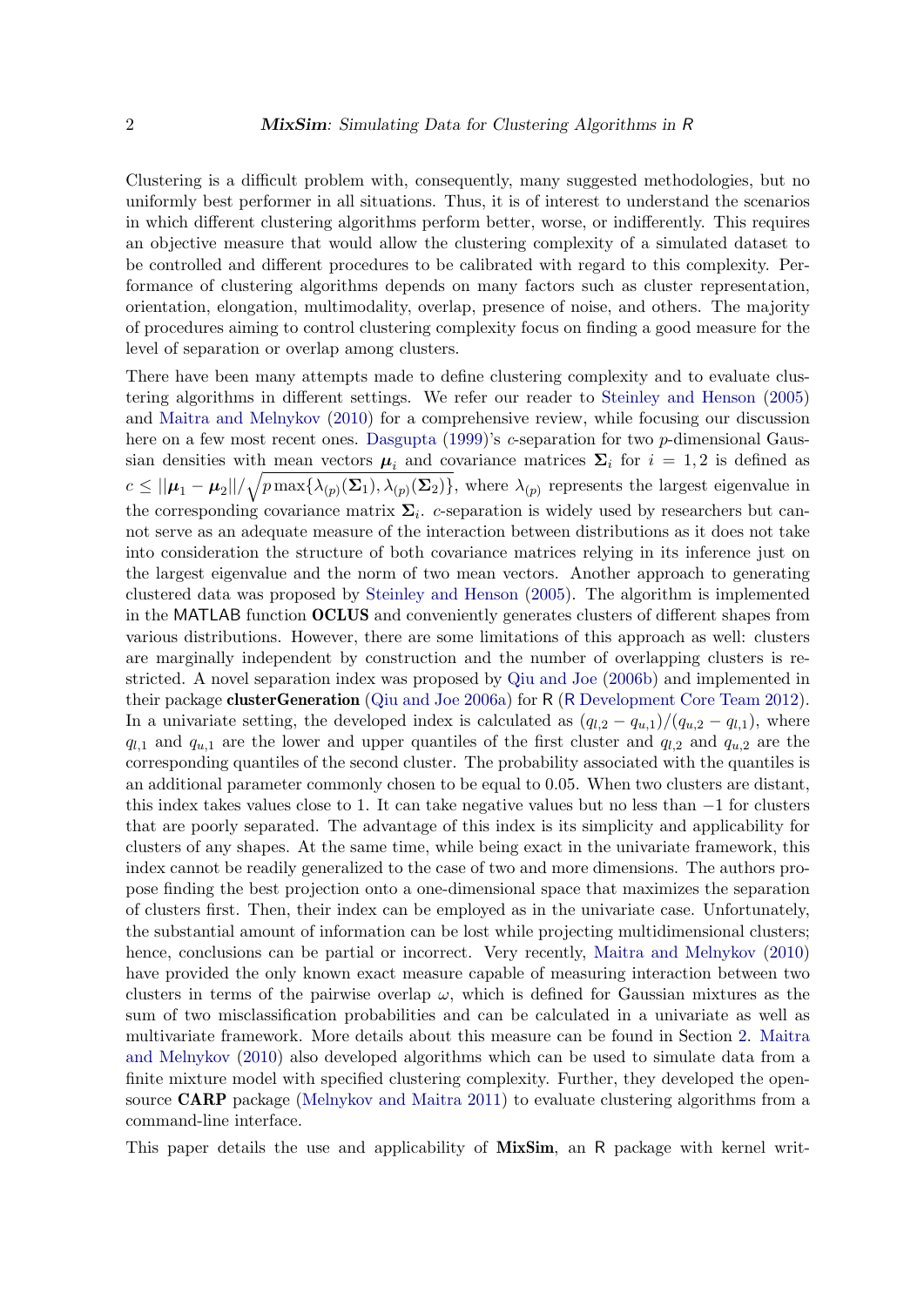ten in C. The package is available from the Comprehensive R Archive Network at [http:](http://CRAN.R-project.org/package=MixSim) [//CRAN.R-project.org/package=MixSim](http://CRAN.R-project.org/package=MixSim) and allows for the simulation of mixtures with the pre-specified level of average or/and maximum pairwise overlap. Thus, the package can be employed by the user for convenient and systematic comparisons of existing and newly developed clustering procedures. We discuss the use of this package in Section [3,](#page-6-0) following up with a small utility demonstrator in Section [4.](#page-20-0) The paper concludes with a discussion in Section [5.](#page-21-0)

# 2. Methodological and algorithmic details

<span id="page-2-0"></span>This section briefly defines the basics of the overlap measure for the reader and discusses two mixture simulating schemes adopted by **MixSim**. It also summarizes several indices frequently used for comparing two partitionings.

#### <span id="page-2-1"></span>2.1. Pairwise overlap

As mentioned in Section [1,](#page-0-0) the notion of pairwise overlap was recently introduced by [Maitra](#page-22-3) [and Melnykov](#page-22-3) [\(2010\)](#page-22-3). We refer the reader to their paper for the detailed analysis of the measure and its properties. Here, we briefly explain mechanics behind the measure.

Let X be distributed according to the finite mixture model  $g(x) = \sum_{k=1}^{K} \pi_k \phi(x; \mu_k, \Sigma_k)$ , where  $\phi(\mathbf{x}; \mathbf{\mu}_k, \mathbf{\Sigma}_k)$  is a multivariate Gaussian density of the kth component with mean vector  $\mu_k$  and covariance matrix  $\Sigma_k$ . Then, the overlap between ith and jth components is defined as  $\omega_{ij} = \omega_{i,j} + \omega_{j|i}$ , where  $\omega_{j|i}$  is the misclassification probability that the random variable X originated from the *i*th component but was mistakenly assigned to the *j*th component;  $\omega_{i|j}$  is defined similarly. Thus,  $\omega_{j|i}$  is given by

$$
\omega_{j|i} = \Pr\left[\pi_i \phi(\boldsymbol{X}; \boldsymbol{\mu}_i, \boldsymbol{\Sigma}_i) < \pi_j \phi(\boldsymbol{X}; \boldsymbol{\mu}_j, \boldsymbol{\Sigma}_j) \mid \boldsymbol{X} \sim N_p(\boldsymbol{\mu}_i, \boldsymbol{\Sigma}_i)\right].
$$

Overlap has nice closed form expressions in some special cases. For example, when  $\pi_i = \pi_j$ as well as  $\Sigma_i = \Sigma_j \equiv \Sigma$ , we obtain

$$
\omega_{ij} = 2\Phi\left(-\frac{1}{2}\sqrt{(\mu_j - \mu_i)' \Sigma^{-1}(\mu_j - \mu_i)}\right),\,
$$

where  $\Phi$  is the standard normal cumulative density function. For spherical clusters, the above reduces to  $\omega_{ij} = 2\Phi\left(-\frac{1}{2\sigma}\right)$  $\frac{1}{2\sigma}$   $\|\mu_i - \mu_j\|$ ). In general, misclassification probabilities are given by

$$
\omega_{j|i} = \Pr_{N_p(\mu_i, \Sigma_i)} \left[ \sum_{\substack{l=1 \ l:\lambda_l \neq 1}}^p (\lambda_l - 1)U_l + 2 \sum_{\substack{l=1 \ l:\lambda_l = 1}}^p \delta_l W_l \le \sum_{\substack{l=1 \ l:\lambda_l \neq 1}}^p \frac{\lambda_l \delta_l^2}{\lambda_l - 1} - \sum_{\substack{l=1 \ l:\lambda_l = 1}}^p \delta_l^2 + \log \frac{\pi_j^2 \mid \Sigma_i \mid}{\pi_i^2 \mid \Sigma_j \mid} \right],
$$

where  $\lambda_1, \lambda_2, \ldots, \lambda_p$  are eigenvalues of the matrix  $\mathbf{\Sigma}_i^{\frac{1}{2}} \mathbf{\Sigma}_j^{-1} \mathbf{\Sigma}_i^{\frac{1}{2}}$  and  $\boldsymbol{\gamma}_1, \boldsymbol{\gamma}_2, \ldots, \boldsymbol{\gamma}_p$  are the corresponding eigenvectors,  $U_l$ 's are independent noncentral  $\chi^2$  random variables with one degree of freedom and noncentrality parameter given by  $\lambda_l^2 \delta_l^2/(\lambda_l - 1)^2$  with  $\delta_l = \gamma_l' \Sigma_i^{-\frac{1}{2}} (\mu_i - \mu_j)$ , independent of  $W_l$ 's, which are independent  $N(0, 1)$  random variables. This provides an efficient way of calculating  $\omega_{i|i}$  and  $\omega_{j|i}$  due to the algorithm AS155 [\(Davies](#page-22-5) [1980\)](#page-22-5) that computes probabilities for linear combinations of noncentral  $\chi^2$  random variables.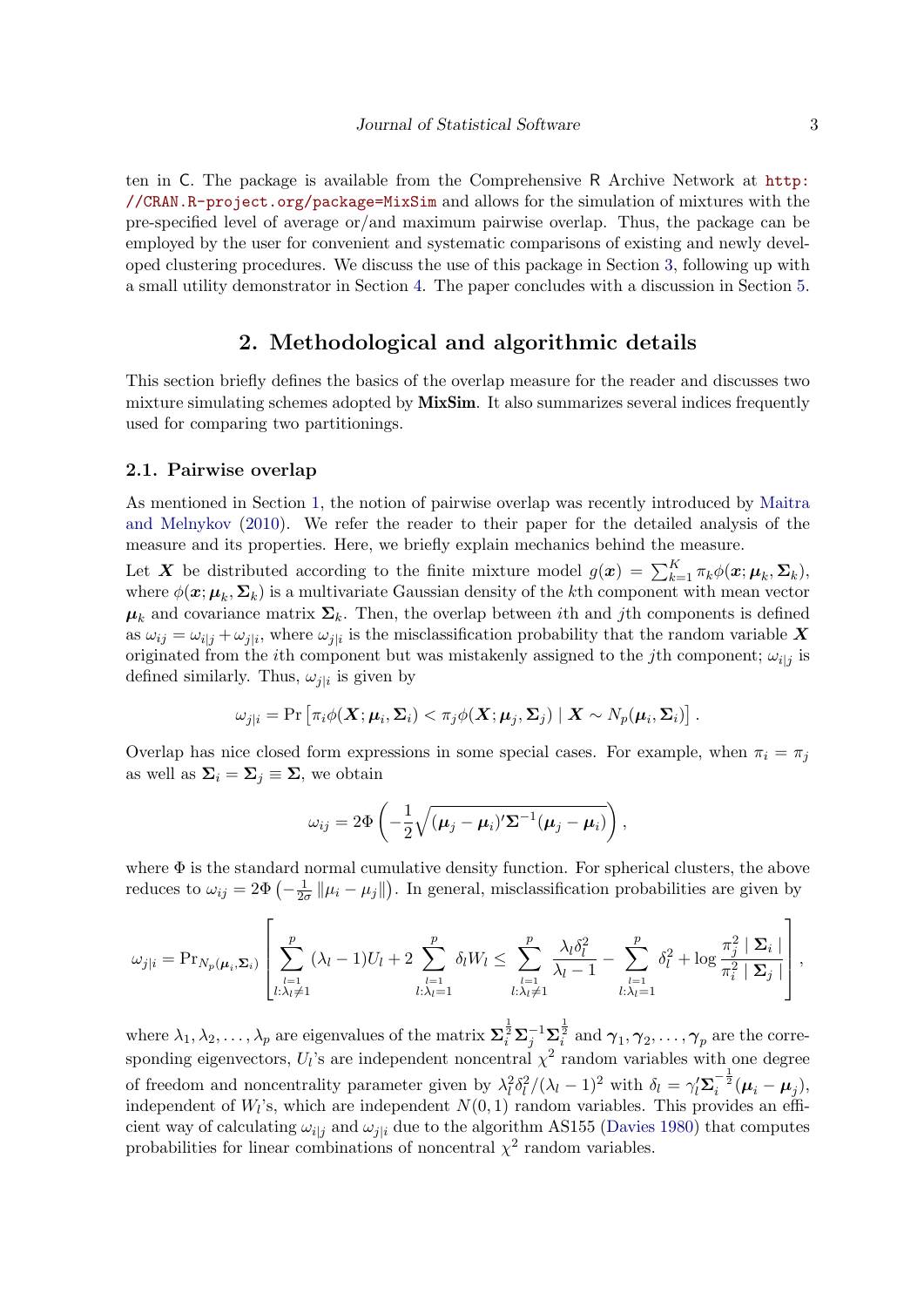Note that if the covariance matrices are multiplied by some positive constant  $c$ , it causes inflation  $(c > 1)$  or deflation  $(c < 1)$  of the components. Thus, we can manipulate the value of c in order to reach the pre-specified level of overlap  $\omega_{ij}(c)$  between the components. According to [Maitra and Melnykov](#page-22-3) [\(2010\)](#page-22-3), the function  $\omega_{ij}(c)$  does not have to be monotone increasing; however,  $\omega_{ii}(c)$  enjoys monotonicity in the overwhelming number of simulated mixtures. In those rare cases when monotonicity is violated, the simplest solution is to drop the current mixture and simulate a new one.

If  $c \to \infty$  and clusters are heterogeneous, the above expression reduces to

$$
\omega_{j|i}^{\infty} = \mathrm{Pr}_{N_p(\boldsymbol{\mu}_i, \boldsymbol{\Sigma}_i)} \left[ \sum_{\substack{l=1 \ l:\lambda_l \neq 1}}^p (\lambda_l - 1) U_l \leq \log \frac{\pi_j^2 \mid \boldsymbol{\Sigma}_i \mid}{\pi_i^2 \mid \boldsymbol{\Sigma}_j \mid} \right],
$$

where  $U_l$ 's are independent central  $\chi^2$  random variables with one degree of freedom.

[Maitra and Melnykov](#page-22-3) [\(2010\)](#page-22-3) do not discuss the case of homogenenous clusters but it can be also addressed as follows. If all clusters are homogeneous, the expression for  $\omega_{j|i}$  reduces to

$$
\omega_{j|i} = \Phi\left(-\frac{1}{2}\sqrt{\sum_{l=1}^p \delta_l^2 + \frac{\log \pi_j/\pi_i}{\sqrt{\sum_{l=1}^p \delta_l^2}}}\right).
$$

When  $c \to \infty$ ,  $\delta_l^2 \to 0$  for  $l = 1, 2, \ldots, p$ . This yields  $\omega_{j|i}^{\infty} = 0$  for  $\pi_j < \pi_i$ ,  $\omega_{j|i}^{\infty} = \frac{1}{2}$  $\frac{1}{2}$  for  $\pi_j = \pi_i$ , and  $\omega_{j|i}^{\infty} = 1$  for  $\pi_j > \pi_i$ . This indicates that the value of asymptotic overlap for homogeneous clusters is  $\omega_{ij}^{\infty} = \omega_{j|i}^{\infty} + \omega_{i|j}^{\infty} = 1$  for any mixing proportions  $\pi_i$  and  $\pi_j$ .

#### <span id="page-3-0"></span>2.2. Mixture model and data generation

Having detailed the pairwise overlap and its implementation in Section [2.1,](#page-2-1) the overlap can now be employed to control the degree of interaction among mixture components. Before we proceed to the next section describing algorithms for generating mixtures with a pre-specified overlap characteristic, we discuss how mixture model parameters are simulated.

Mean vectors of Gaussian mixture components  $\mu_k$  are obtained as K independent realizations from a uniform p-variate hypercube with bounds specified by the user. Covariance matrices  $\Sigma_k$  are taken as draws from the Wishart distribution with parameter p and  $p+1$  degrees of freedom. The low number of degrees of freedom provides us with random covariance matrices of different orientation and elongation. Finally, mixing proportions  $\pi_k$  are generated on the [0, 1] interval subject to the restriction  $\sum_{k=1}^{K} \pi_k = 1$  with the lower bound pre-specified by the user. To simulate a dataset from a generated mixture, first, cluster sizes are obtained as a draw from a multinomial distribution based on mixing proportions. Then, the corresponding number of realizations are obtained from each multivariate normal component.

#### <span id="page-3-1"></span>2.3. Algorithms

[Maitra and Melnykov](#page-22-3) [\(2010\)](#page-22-3) provided two algorithms that simulate Gaussian mixtures according to pre-specified values of average  $(\bar{\omega})$  or/and maximum  $(\check{\omega})$  overlap. The algorithms are briefly summarized below.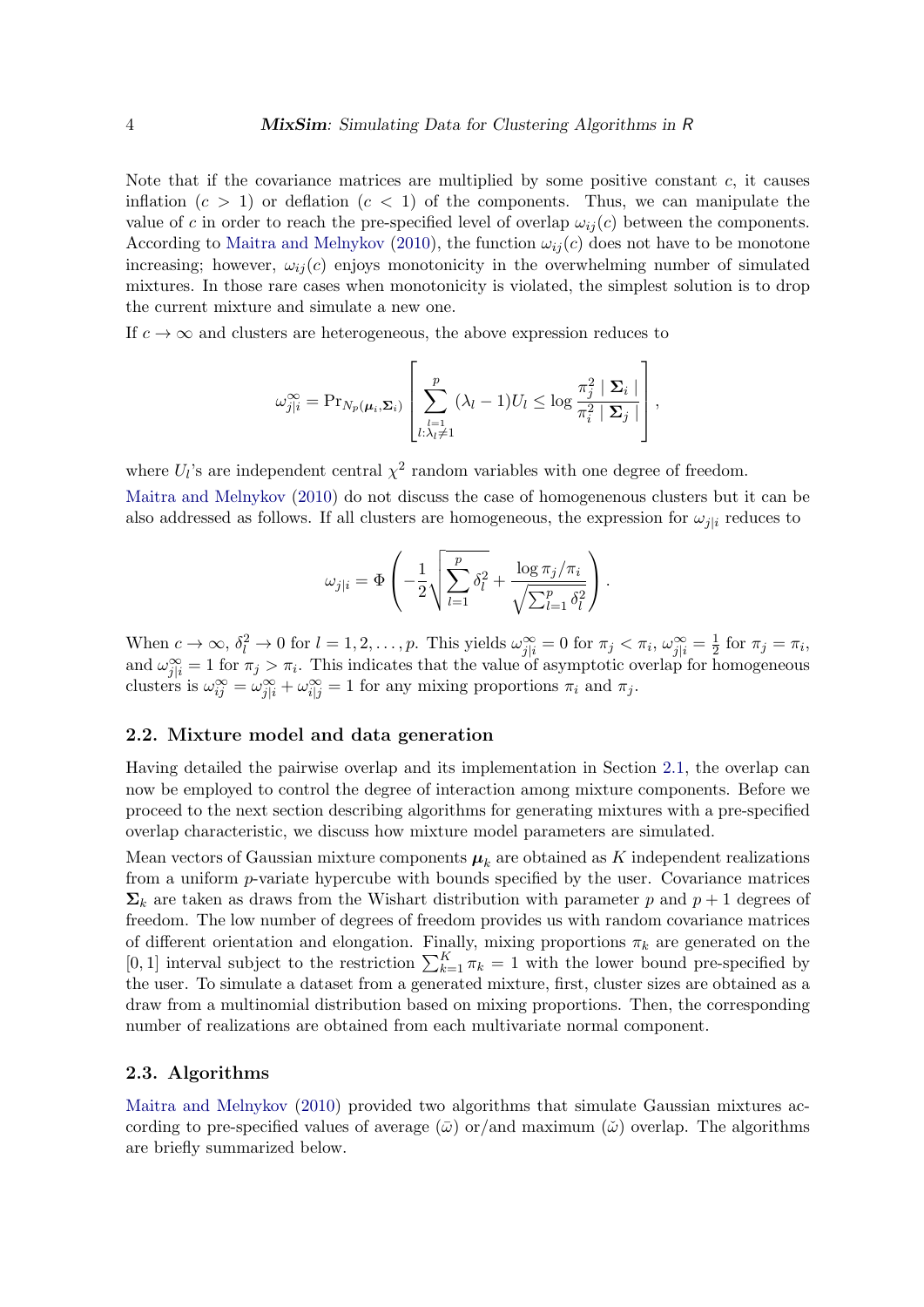#### Generate mixture model controlling the average or maximum overlap

The first algorithm generates a mixture model with respect to the level of average or maximum overlap. The algorithm consists of the following three steps.

- 1. Generating initial parameters. Generate K mixing proportions, mean vectors and co-variance matrices as discussed in Section [2.2.](#page-3-0) Compute limiting average  $(\bar{\omega}^{\infty})$  (maximum  $(\check{\omega}^{\infty})$  overlap. If  $\bar{\omega} > \bar{\omega}^{\infty}$   $(\check{\omega} > \check{\omega}^{\infty})$ , discard the realization and start Step 1 again.
- 2. Calculating pairwise overlaps. Compute all pairwise overlaps. Calculate the current estimate of  $\hat{\omega}$  ( $\hat{\omega}$ ). If the difference between  $\hat{\omega}$  and  $\bar{\omega}$  ( $\hat{\omega}$  and  $\tilde{\omega}$ ) is negligible, stop the algorithm and provide the current parameters.
- 3. Scaling clusters. Use root-finding techniques to find a covariance matrix multiplier c such that the difference between  $\hat{\bar{\omega}}(c)$  and  $\bar{\omega}(\hat{\omega}(c))$  and  $\tilde{\omega}(\omega)$  is negligible.

For finding roots, **MixSim** obtains bounds of an interval that contains the root by considering positive or negative powers of 2, and then applies the approach of [Forsythe, Malcolm, and](#page-22-6) [Moler](#page-22-6) [\(1980\)](#page-22-6) to find the root.

#### Generate mixture model controlling the average and maximum overlap

The second algorithm deals with both characteristics  $\bar{\omega}$  and  $\check{\omega}$  simultaneously. It can be preferred over the first algorithm to better control the overlap between simulated components.

- 1. Scaling clusters to reach  $\tilde{\omega}$ . Use the first algorithm to obtain the set of parameters that satisfies  $\ddot{\omega}$  and fix two components that produced the highest overlap; their covariance matrices will not be involved in inflation/deflation process.
- 2. Finding  $c_V$ . Find the largest value of c (say  $c_V$ ) such that none of pairwise overlaps  $\omega_{ii}(c_{\vee})$  exceeds  $\check{\omega}$ . If  $\hat{\bar{\omega}}(c_{\vee}) < \bar{\omega}$ , discard the realization and return to Step 1.
- 3. Limited scaling. While keeping the two fixed components unchanged, apply Step 3 of the first algorithm to the rest of components to reach the desired  $\bar{\omega}$ . If the obtained parameters satisfy  $\bar{\omega}$  and  $\dot{\omega}$ , report them. Otherwise, start with Step 1 again.

It can be noticed that not every combination of  $\tilde{\omega}$  and  $\bar{\omega}$  can be obtained. Immediate restrictions are  $\bar{\omega} \leq \tilde{\omega}$  and  $\tilde{\omega} \leq \bar{\omega} K(K-1)/2$ , where K is the number of mixture components. Also, some combinations of  $\ddot{\omega}$  and  $\bar{\omega}$  can be more difficult to reach than the others. In this case, a higher number of mixture resimulations may be needed to find a targeted mixture.

#### <span id="page-4-0"></span>2.4. Classification indices

One application of MixSim is the systematic investigation of the properties of clustering algorithms. In order to assess the level of similarity between partitioning vectors, some measure has to be used. There are multiple indices that have been developed for this purpose – see Meil<sub> $\tilde{a}$ </sub> [\(2006\)](#page-23-10) for a detailed review. Here, we summarize those indices that are implemented in MixSim. Meila [\(2006\)](#page-23-10) brackets all indices into one of three groups. The first group of indices compares clusterings counting the pairs of points that are assigned to the same or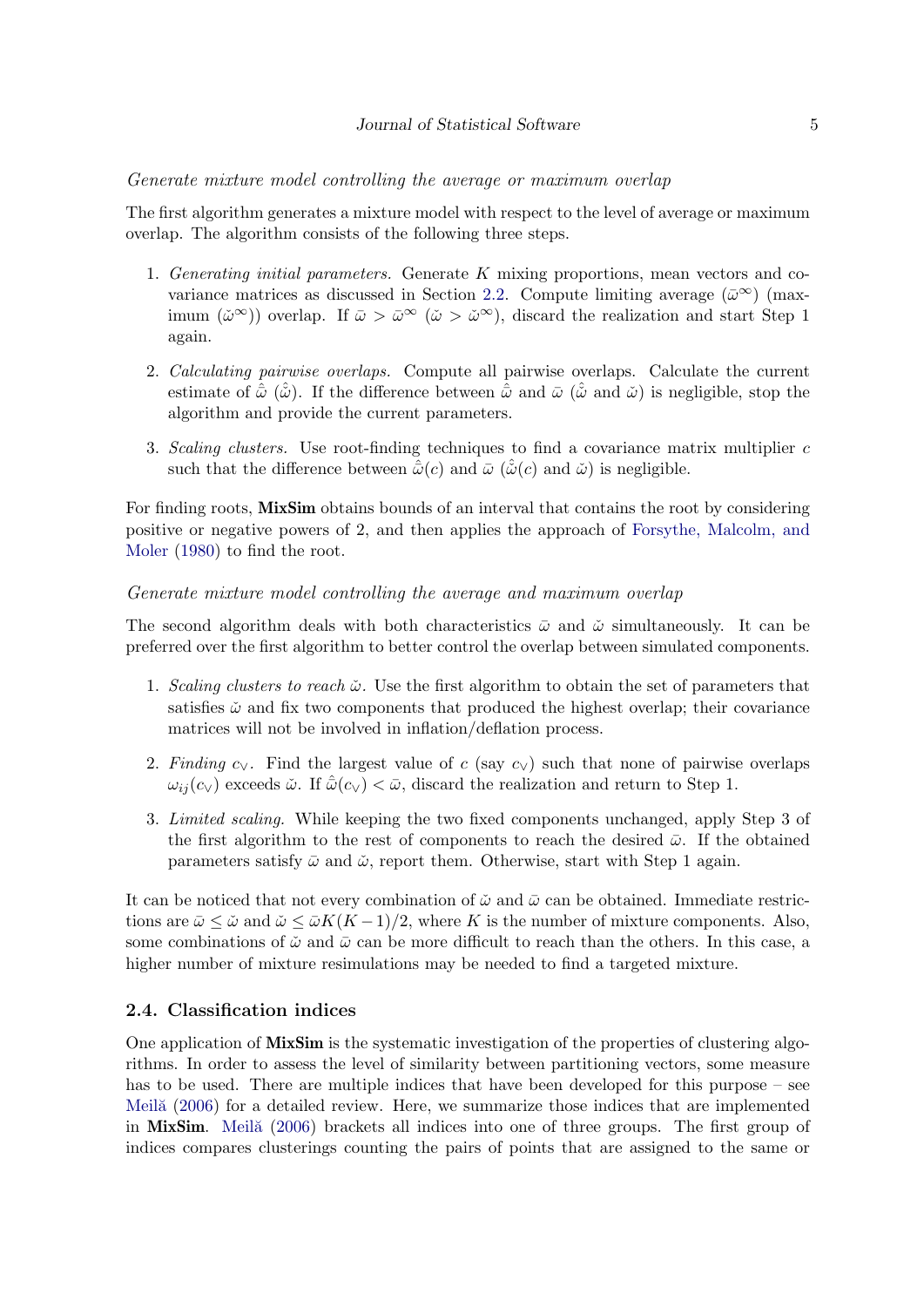different clusters under both partitionings. The [Rand](#page-23-11) [\(1971\)](#page-23-11) index falls into this category and is defined as

$$
R(c_1, c_2) = \frac{N_{11} + N_{00}}{\binom{n}{2}},
$$

where  $c_1$  and  $c_2$  are the first and second partitioning vectors respectively,  $N_{11}$  is the number of pairs of points in the same cluster under  $c_1$  and  $c_2$ , and  $N_{00}$  is the number of pairs in different clusters under  $c_1$  and  $c_2$ ; n represents the number of points in partitioning vectors. The more commonly used modification of  $R(c_1, c_2)$  involves adjustment with its  $E(R(c_1, c_2))$ , providing the adjusted Rand index [\(Hubert and Arabie](#page-22-7) [1985\)](#page-22-7):

$$
AR(\boldsymbol{c}_1, \boldsymbol{c}_2) = \frac{R(\boldsymbol{c}_1, \boldsymbol{c}_2) - E(R(\boldsymbol{c}_1, \boldsymbol{c}_2))}{1 - E(R(\boldsymbol{c}_1, \boldsymbol{c}_2))}.
$$

Another, albeit less popular, adjustment of the Rand index was proposed by [Mirkin](#page-23-12) [\(1996\)](#page-23-12):

$$
M(c_1, c_2) = n(n-1)(1 - R(c_1, c_2)).
$$

An interesting index proposed by [Fowlkes and Mallows](#page-22-8) [\(1983\)](#page-22-8) combines two asymmetric criteria of [Wallace](#page-23-13) [\(1983\)](#page-23-13),  $W_1(\boldsymbol{c}_1, \boldsymbol{c}_2)$  and  $W_2(\boldsymbol{c}_1, \boldsymbol{c}_2)$ :

$$
F(\bm{c}_1, \bm{c}_2) = \sqrt{W_1(\bm{c}_1, \bm{c}_2)W_2(\bm{c}_1, \bm{c}_2)},
$$

where

$$
W_i(\mathbf{c}_1, \mathbf{c}_2) = \frac{2N_{11}}{\sum_{k=1}^{K^{(i)}} n_k^{(i)}(n_k^{(i)} - 1)}
$$

for  $i = 1, 2$  with  $n_k^{(i)}$  $k<sup>(t)</sup>$  representing the size of the k<sup>th</sup> cluster according to the partitioning  $c<sub>i</sub>$ and  $K^{(i)}$  representing the number of clusters in  $c_i$ . Indices R, AR, and F have upper bounds equal to 1 which can be achieved only in the case of the same partitioning, i.e.,  $c_1 = c_2$ . On the contrary, the Mirkin index reaches 0 for identical partitioning vectors; otherwise, it takes positive integer values. These four indices are implemented in MixSim's function RandIndex().

A second group of indices compares partitionings by set matching. The most well-known index here is the proportion of observations that agree on classification for both partitioning vectors. It may be noted that label-switching plays an important role here as the result is label-dependent. MixSim's function ClassProp() calculates this proportion considering all possible permutations of labels and choosing the permutation yielding the highest proportion of agreement between two partitionings. Of course, this approach becomes restrictive for a high number of classes. In this case, heuristic approaches for matching classes, such as provided by the function matchClasses() from the package e1071 [\(Meyer, Dimitriadou, Hornik,](#page-23-14) [Weingessel, and Leisch](#page-23-14) [2012\)](#page-23-14), can be applied.

The last category of indices is based on the analysis of the variation of information in two partitioning vectors. Meilă [\(2006\)](#page-23-10) developed an index defined as

$$
VI(\mathbf{c}_1, \mathbf{c}_2) = H(\mathbf{c}_1) + H(\mathbf{c}_2) - 2I(\mathbf{c}_1, \mathbf{c}_2),
$$

where  $H(c_i)$  is the entropy associated with  $c_i$  defined as

$$
H(c_i) = -\sum_{k=1}^{K^{(i)}} \frac{n_k^{(i)}}{n} \log \frac{n_k^{(i)}}{n}
$$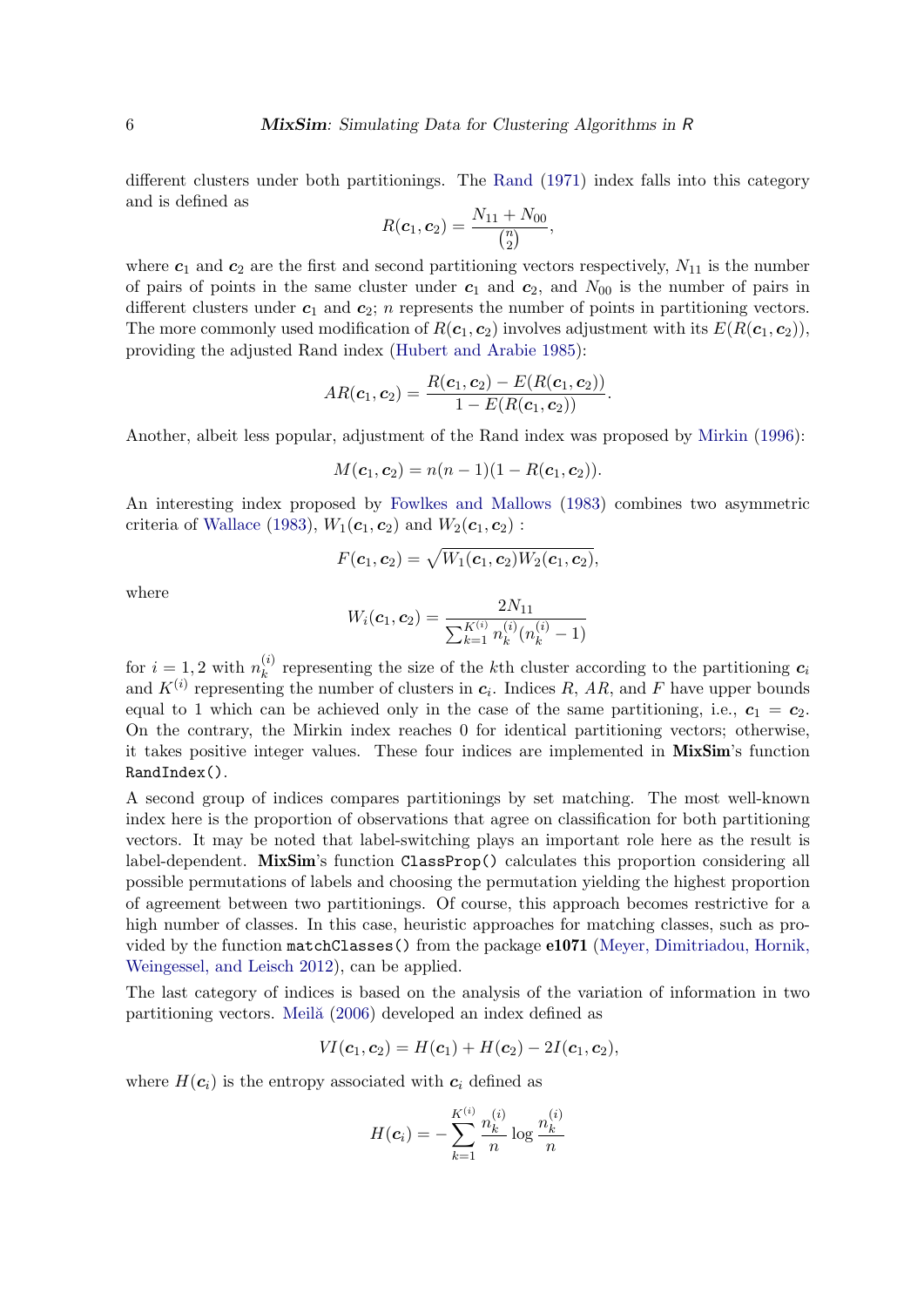for  $i = 1, 2$ .  $I(c_1, c_2)$  represents the mutual information between two partitionings and is defined as

$$
I(\boldsymbol{c}_1, \boldsymbol{c}_2) = \sum_{k=1}^{K^{(1)}} \sum_{r=1}^{K^{(2)}} \frac{n_{kr}}{n} \log \frac{n_{kr}n}{n_k^{(1)} n_r^{(2)}},
$$

where  $n_{kr}$  is the number of observations being assigned simultaneously to the kth and rth clusters under partitionings  $c_1$  and  $c_2$  respectively. When  $c_1 = c_2$ ,  $VI(c_1, c_2) = 0$ . The upper bound for VI is equal to  $\log n$ . The MixSim function responsible for calculating VI is called VarInf(). It is worth pointing out that all the indices listed above and implemented in **MixSim** are symmetric, which means that for any index,  $Index(c_1, c_2) = Index(c_2, c_1)$ .

# 3. Package description and illustrative examples

<span id="page-6-0"></span>In this section we provide a detailed description of **MixSim**'s capabilities, along with illustrations. First, we briefly summarize MixSim's functionality which includes the following features:

- simulating Gaussian mixture models with homogeneous or heterogeneous, spherical or ellipsoidal covariance matrices according to the pre-specified level of average or/and maximum overlap;
- simulating datasets from Gaussian mixtures;
- calculating pairwise overlap for Gaussian mixture components;
- simulating outliers, noise and inverse Box-Cox transformed variables;
- constructing parallel distribution plots to display multivariate Gaussian mixtures;
- calculating various indices for measuring the classification agreement between two examined partitionings.

The complete list of functions included in the package along with their brief descriptions can be found in Table [1.](#page-6-1) More details and illustrative examples for each function are provided in the following sections. Our illustrative examples can be run by the function demo() in all considered cases. For instance, the code of the first example in Section [3.1](#page-7-0) can be reproduced using the command demo("sec3.1\_ex1", package = "MixSim"). If there are several

| Function     | Description                                                                            |
|--------------|----------------------------------------------------------------------------------------|
| MixSim()     | Simulates a mixture with pre-specified level of $\bar{\omega}$ or/and $\tilde{\omega}$ |
| overlap()    | Calculates the exact overlap given the parameters of a mixture                         |
| simdataset() | Simulates datasets given the parameters of a mixture                                   |
| pdplot()     | Constructs a parallel distribution plot                                                |
| RandIndex()  | Calculates Rand, adjusted Rand, Fowlkes-Mallows, and Merkin indices                    |
| ClassProp()  | Calculates the agreement proportion between two classification vectors                 |
| VarInf()     | Calculates the variation of information for two classification vectors                 |
| perms()      | Returns all permutations given the number of elements                                  |
|              |                                                                                        |

<span id="page-6-1"></span>Table 1: Summary of functions implemented in MixSim.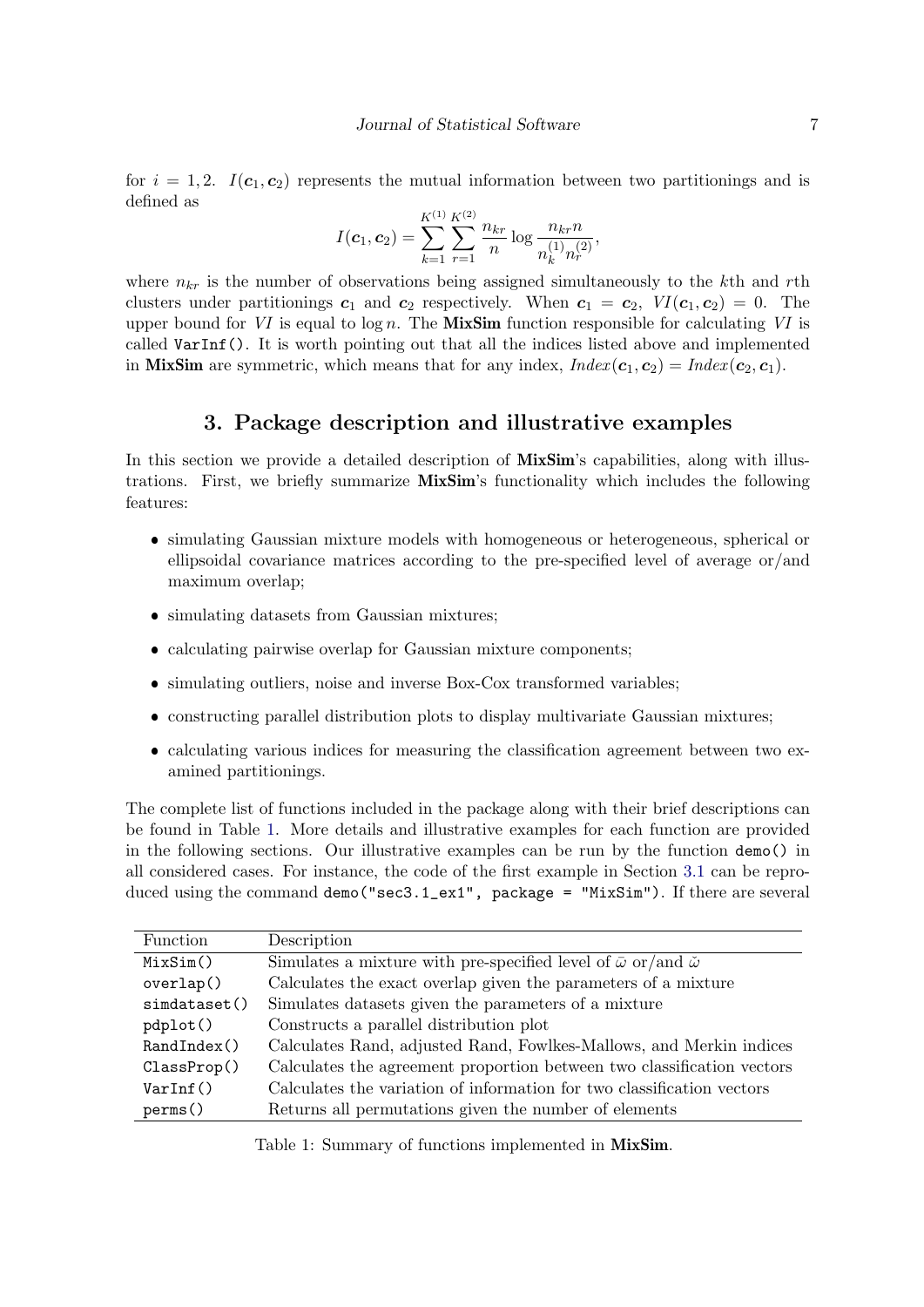| Section | Demo names                                                                       |
|---------|----------------------------------------------------------------------------------|
|         | Section 3.1 "sec3.1_ex1", "sec3.1_ex2", "sec3.1_ex3"                             |
|         | Section $3.2$ "sec3.2 ex1"                                                       |
|         | $Section 3.3$ $"sec3.3\_ex1a", "sec3.3\_ex1b", "sec3.3\_ex2c", "sec3.3\_ex2d"$   |
|         | $"sec3.3\_ex3a", "sec3.3\_ex3b", "sec3.3\_ex4c", "sec3.3\_ex4d"$                 |
|         | Section $3.4$ "sec $3.4$ _ex $1$ ", "sec $3.4$ _ex $2b$ ", "sec $3.4$ _ex $2c$ " |
|         | Section $4$ "sec $4$ <sub>-ex1</sub> "                                           |

<span id="page-7-1"></span>Table 2: Summary of demos included in MixSim.

plots produced in the example, the plot name is also included in the demo name, for example: demo("sec3.3\_ex1a", package = "MixSim"). The names of all demo programs are provided in Table [2.](#page-7-1)

#### <span id="page-7-0"></span>3.1. Simulating mixtures with the function MixSim()

MixSim() is the main function of the package and is responsible for finding a Gaussian mixture model satisfying the user-specified level of average or/and maximum overlap. The command has the following syntax:

# MixSim(BarOmega = NULL, MaxOmega = NULL, K, p, sph = FALSE, hom = FALSE, ecc =  $0.90$ , PiLow = 1.0, int =  $c(0.0, 1.0)$ , resN = 100, eps = 1e-06,  $\lim = 1e06$ )

The parameters of the function are listed in Table [3.](#page-8-0)

When both parameters BarOmega and MaxOmega are specified, the second algorithm from Section [2.3](#page-3-1) is run. If only one of the above parameters is provided, the first algorithm from Section [2.3](#page-3-1) is employed. The smallest allowed number of components K is 2; in this case, BarOmega  $\equiv$  MaxOmega. MixSim() allows the simulation of mixtures with spherical or general covariance structure as well as with homogenenous or nonhomogeneous components. In order to better control the shape of produced components, the parameter ecc specifying the maximum eccentricity can be used. [Maitra and Melnykov](#page-22-3) [\(2010\)](#page-22-3) defined the multidimensional eccentricity by extending its definition for two-dimensional ellipses:  $e = \sqrt{1 - \lambda_{\min}/\lambda_{\max}}$ with  $\lambda_{\min}$  and  $\lambda_{\max}$  being correspondingly the smallest and largest eigenvalues of the (covariance) matrix. If some simulated dispersion matrices have  $e > e_{\text{max}}$  specified by ecc, all eigenvalues will be scaled in order to have  $e_{\text{new}} = e_{\text{max}}$ . PiLow controls the minimum of the mixing proportions, with PiLow = 1 indicating equality of all mixing proportions. Option int specifies a side of a hypercube on which mean vectors are generated. If int is not provided, the default interval is  $(0, 1)$ . The last three options resN, eps, and  $\lim$  described in Table [3](#page-8-0) specify technical parameters used in MixSim(). resN sets the maximum number of resimulations allowed when the desired overlap cannot be reached easily. This happens, for example, when asymptotic maximum or average overlap is lower than the corresponding value specified by the user. eps represents the error bound used in our root-finding procedure and [Davies](#page-22-5) [\(1980\)](#page-22-5)'s algorithm approximating the distribution of a linear combination of  $\chi^2$ random variables based on the numerical invertion of the characteristic function. Finally, lim specifies the maximum number of terms allowed in numerical integration involved in [Davies](#page-22-5) [\(1980\)](#page-22-5)'s procedure. We next illustrate three sample usages of MixSim().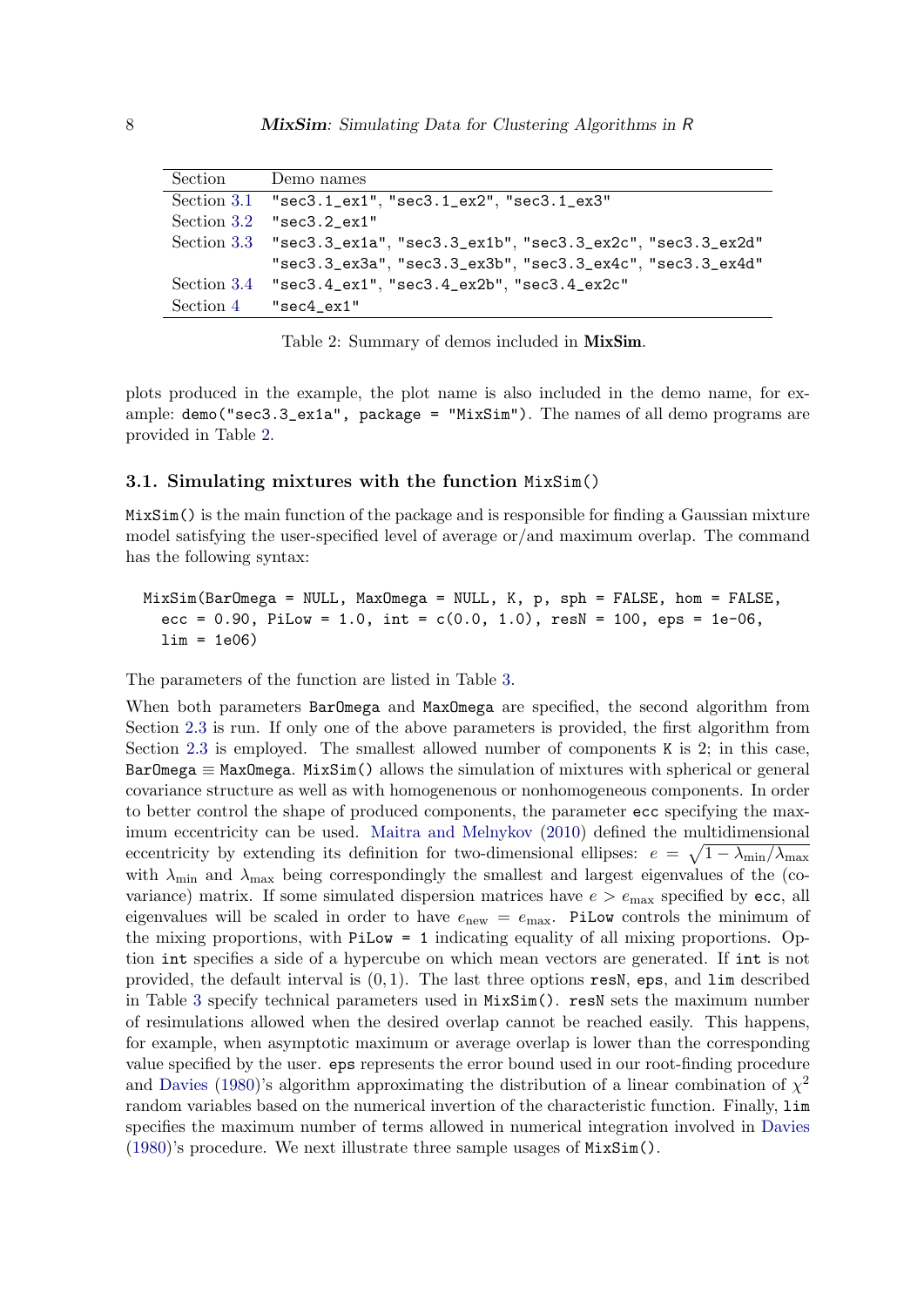| Arguments  | Description                                                      |
|------------|------------------------------------------------------------------|
| BarOmega   | Average pairwise overlap $\bar{\omega}$                          |
| MaxOmega   | Maximum pairwise overlap $\check{\omega}$                        |
| K          | Number of mixture components                                     |
| р          | Number of dimensions                                             |
| sph        | Nonspherical (FALSE) or spherical (TRUE) mixture components      |
| hom        | Nonhomogeneous (FALSE) or homogenenous (TRUE) mixture components |
| ecc        | Maximum eccentricity                                             |
| PiLow      | Smallest mixing proportion                                       |
| int        | Side of a hypercube for simulating mean vectors                  |
| resN       | Maximum number of mixture resimulations                          |
| eps        | Error bound                                                      |
| lim        | Maximum number of integration terms according to Davies (1980)   |
| Values     | Description                                                      |
| \$Pi       | Vector of mixing proportions                                     |
| \$Mu       | Mean vectors                                                     |
| \$S        | Covariance matrices                                              |
| \$OmegaMap | Map of misclassification probabilities                           |
| \$BarOmega | Average pairwise overlap $\bar{\omega}$                          |
| \$MaxOmega | Maximum pairwise overlap $\check{\omega}$                        |
| \$rcl/ax   | Index of the pair of clusters producing maximum overlap          |
| \$fail     | Flag of successful completion                                    |

<span id="page-8-0"></span>Table 3: Summary of available arguments and values returned by the function MixSim().

Simulating a mixture with non-homogeneous mixture components, equal mixing proportions and pre-specified values of maximum and average pairwise overlap

Here, we illustrate the use of MixSim() in simulating a 5-dimensional mixture with 4 components, and average and maximum overlaps equal to 0.05 and 0.15 correspondingly. The following example ("sec3.1\_ex1") beginning with set.seed(1234) for reproducibility illustrates the use of the function. Since the parameter PiLow is not specified, the mixture model has equal mixing proportions. As options sph and hom are not provided, nonhomogeneous and general (ellipsoidal) covariance matrices are simulated.

```
R> set.seed(1234)
R (ex.1 <- MixSim(BarOmega = 0.05, MaxOmega = 0.15, K = 4, p = 5))
K = 4, p = 5, BarOmega = 0.04999942, MaxOmega = 0.1499996, success = TRUE.
Pi:
[1] 0.25 0.25 0.25 0.25
Mu:
         p.1 p.2 p.3 p.4 p.5
K.1 0.8446347 0.02955681 0.59976935 0.26841977 0.12060890
K.2 0.1007055 0.74816114 0.01596063 0.04946115 0.74762379
```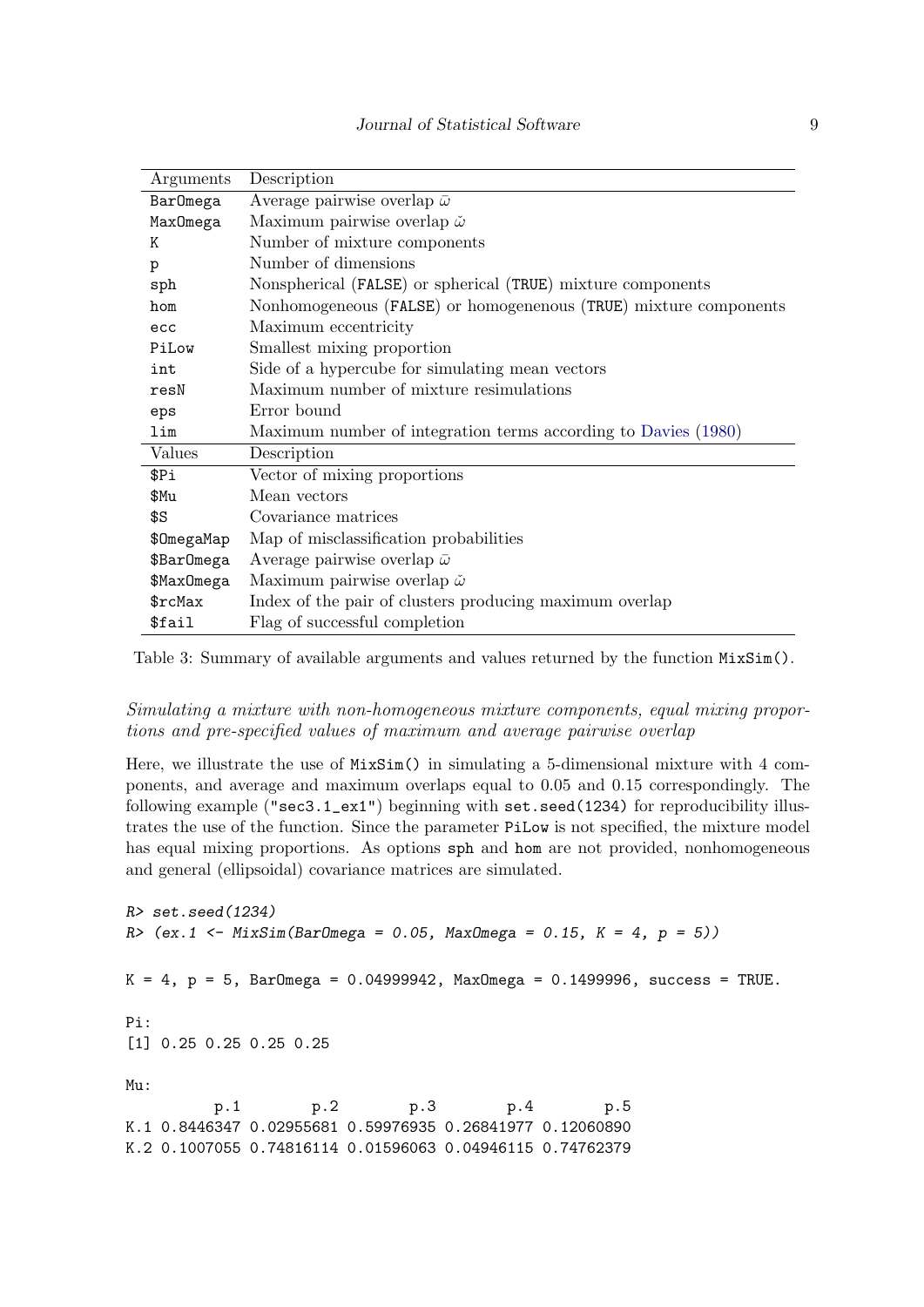K.3 0.3572377 0.75895820 0.37595634 0.79946271 0.02569277 K.4 0.5063586 0.82122865 0.54475658 0.26668445 0.34463732

S: ... too long and skipped. Use operator \$ to access.

```
R> summary(ex.1)
```
OmegaMap:

k.1 k.2 k.3 k.4 k.1 1.0000000000 0.0004152306 0.002332968 0.01901556 k.2 0.0009103698 1.0000000000 0.014849260 0.08575316 k.3 0.0031164483 0.0079691289 1.000000000 0.02517269 k.4 0.0355134505 0.0642464525 0.040701777 1.00000000

rcMax: 2 4

From the output, we can see that mixture components with numbers 2 and 4 provide the largest overlap (see vector ex.1\$rcMax). The corresponding probabilities of mislcassification can be found in the matrix ex.1\$OmegaMap: they are 0.0642 and 0.0858. The map of misclassification probabilities as well as the numbers of components producing the largest pairwise overlap can be conveniently accessed by function summary(). Both desired values,  $\tilde{\omega}$  and  $\bar{\omega}$ , have been reached within the error bound as we can see from ex.1\$BarOmega and ex.1\$MaxOmega correspondingly.

# Simulating a mixture with non-homogeneous spherical mixture components, unequal mixing proportions and pre-specified value of maximum pairwise overlap

The following example ("sec3.1\_ex2") simulates a bivariate mixture with three spherical components, mixing proportions no less than 0.1 and maximum pairwise overlap 0.1. Parameter hom is not provided, thus nonhomogeneous components are simulated.

```
R> set.seed(1234)
R (ex.2 <- MixSim(MaxOmega = 0.1, K = 3, p = 2, sph = TRUE, PiLow = 0.1))
K = 3, p = 2, BarOmega = 0.03672386, MaxOmega = 0.09999973, success = TRUE.
Pi:
[1] 0.1048634 0.4386534 0.4564832
Mu:
         p.1 p.2
K.1 0.2325505 0.6660838
K.2 0.5142511 0.6935913
K.3 0.5449748 0.2827336
S: ... too long and skipped. Use operator $ to access.
R> summary(ex.2)
```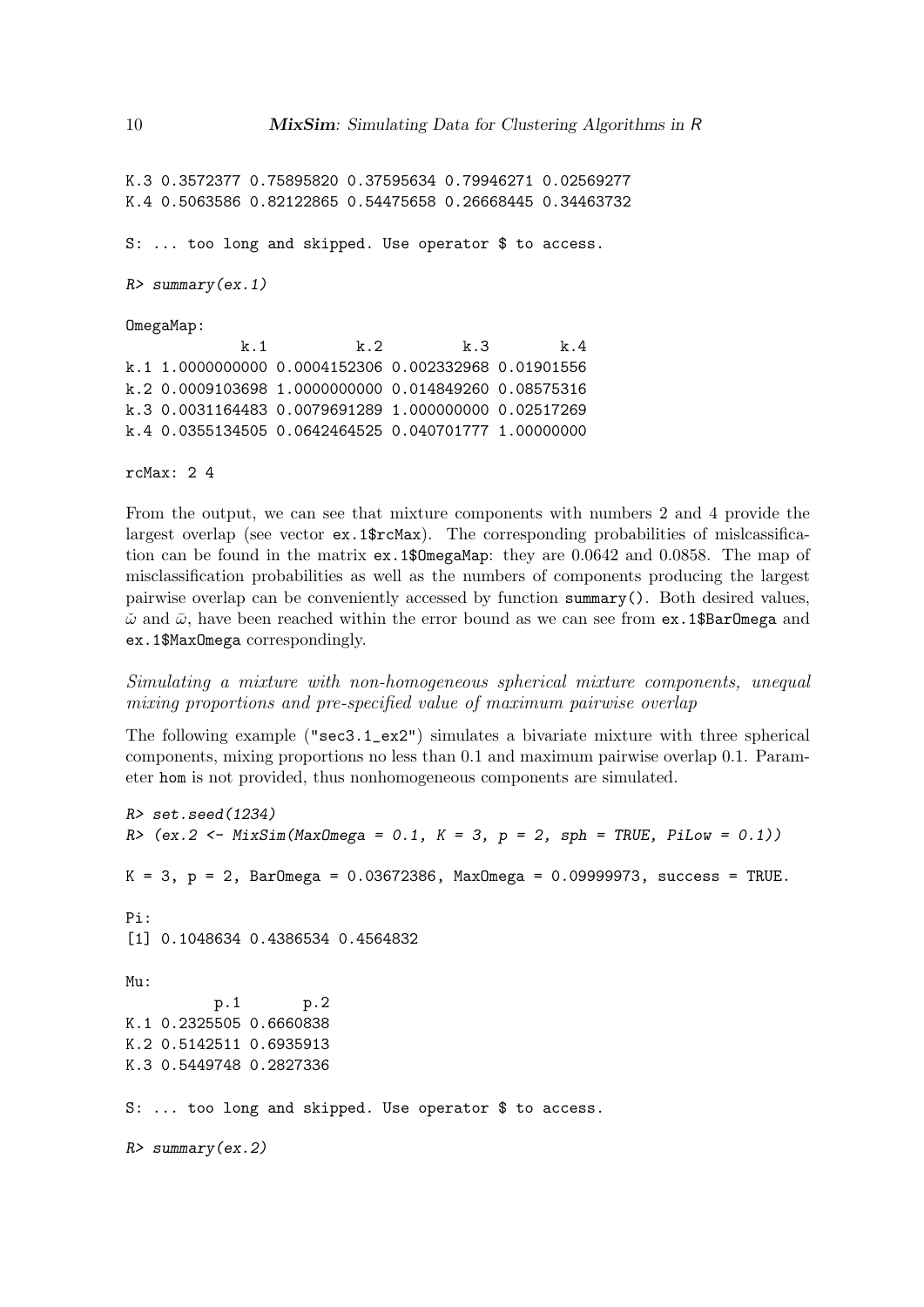```
OmegaMap:
            k.1 k.2 k.3
k.1 1.000000e+00 0.075664063 4.520316e-05
k.2 2.433567e-02 1.000000000 6.629426e-03
k.3 9.497808e-06 0.003487719 1.000000e+00
```
rcMax: 1 2

As we can see from the above output, the desired maximum overlap has been reached. It is produced by the components 1 and 2 with misclassification probabilities 0.0243 and 0.0757 respectively.

Simulating a mixture with homogeneous spherical components, equal mixing proportions and pre-specified value of average pairwise overlap

The last illustration ("sec3.1\_ex3") of the function MixSim() deals with a 4-dimensional mixture with 2 components. The average overlap is specified at the level 0.05. To increase accuracy, we let eps be equal to 1e-10. Coordinates of mean vectors are simulated between 0 and 10. Since arguments sph and hom are specified as TRUE, clusters should be spherical and homogeneous.

```
R> set.seed(1234)
R> (ex.3 \leq MixSim(BarOmega = 0.05, K = 2, p = 4, sph = TRUE, hom = TRUE,+ int = c(0, 10), eps = 1e-10))
K = 2, p = 4, BarOmega = 0.05, MaxOmega = 0.05, success = TRUE.
Pi:
[1] 0.5 0.5
Mu:
        p.1 p.2 p.3 p.4
K.1 1.137034 6.222994 6.09274733 6.233794
K.2 8.609154 6.403106 0.09495756 2.325505
S: ... too long and skipped. Use operator $ to access.
R> summary(ex.3)
OmegaMap:
      k.1 k.2
k.1 1.000 0.025
k.2 0.025 1.000
rcMax: 1 2
```
As we can see from the obtained output, the average and maximum overlaps provided in ex.3\$BarOmega and ex.3\$MaxOmega respectively are equal to each other. It happens because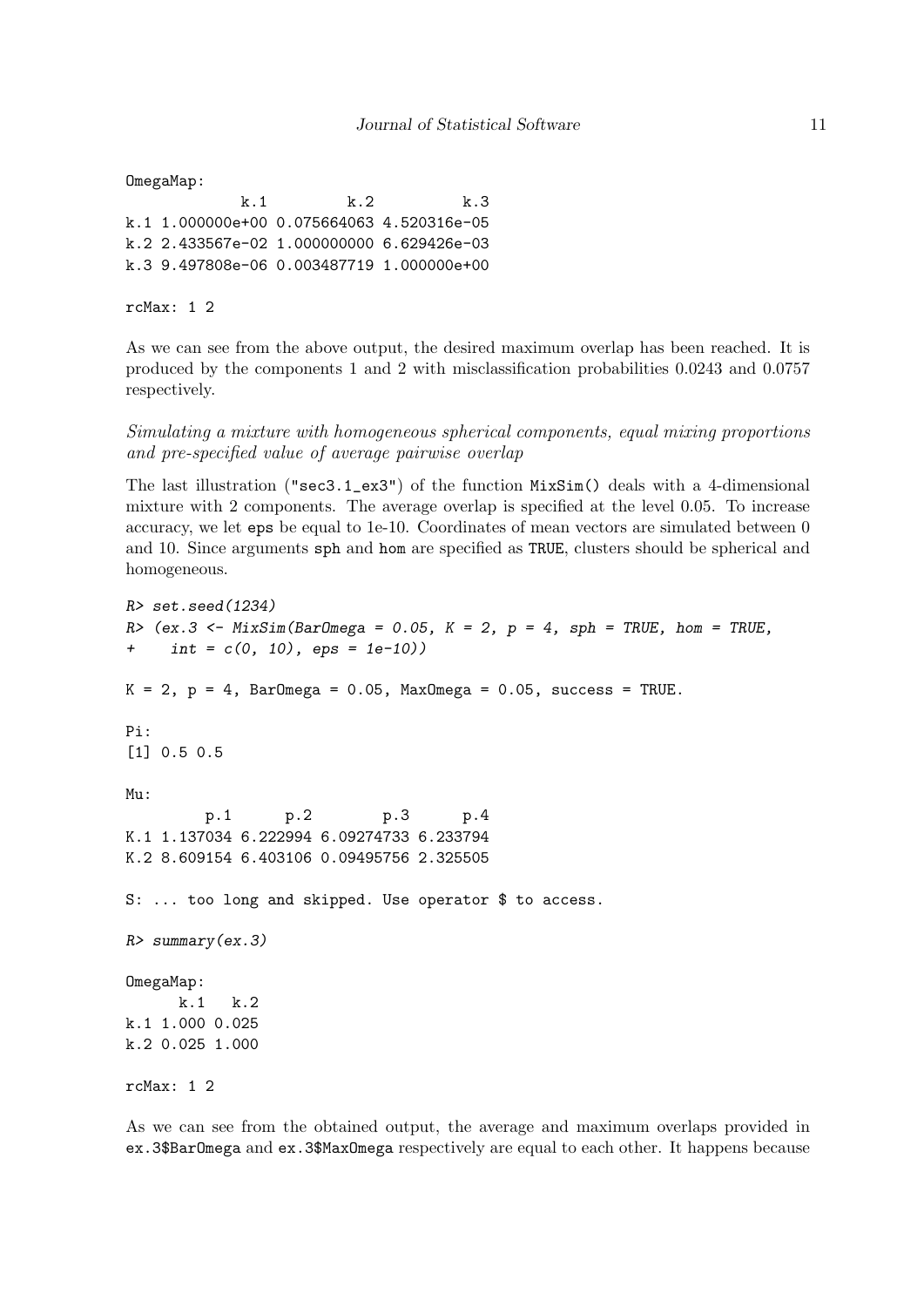| Arguments  | Description                                                    |
|------------|----------------------------------------------------------------|
| Pi         | Vector of mixing proportions                                   |
| Mu         | Mean vectors                                                   |
| S          | Covariance matrices                                            |
| eps        | Error bound                                                    |
| lim        | Maximum number of integration terms according to Davies (1980) |
| Values     | Description                                                    |
| \$0megaMap | Map of misclassification probabilities                         |
| \$BarOmega | Average pairwise overlap $\bar{\omega}$                        |
| \$MaxOmega | Maximum pairwise overlap $\check{\omega}$                      |
| \$rcl/ax   | Index of the pair of clusters producing maximum overlap        |

<span id="page-11-1"></span>Table 4: Summary of available arguments and values returned by the function overlap().

we have only two mixture components. Misclassification probabilities provided in the matrix ex.3\$OmegaMap are both equal to 0.025 because the components are homogeneous and mixing proportions are equal to each other. From the output, we can also see the effect of the increased accuracy.

#### <span id="page-11-0"></span>3.2. Calculating exact overlap with the function overlap()

In this section we discuss the capability of **MixSim** to calculate the exact overlap when given the parameters of a Gaussian mixture model. This feature is useful if it is desired to estimate the level of clustering complexity for an existing classification dataset. This is another important application of MixSim. There exist numerous classification datasets widely used for testing clustering algorithms. However, the knowledge about these datasets is usually very limited: the investigator typically knows only which clusters are problematic having no information about the level of interaction among the clusters. Function overlap() provides the user with the map of misclassification probabilities. The command has the following syntax:

overlap(Pi, Mu, S, eps = 1e-06, lim = 1e06)

The parameters accepted by overlap as well as values returned by the function are provided in Table [4.](#page-11-1) All five arguments –  $Pi$ , Mu, S, eps, and  $lim$  – have the same meaning as in the function MixSim() discussed in Section [3.1.](#page-7-0) The returned values are also discussed in the same section.

#### Finding exact overlap for the Iris dataset

Here, we analyze the celebrated Iris dataset of [Anderson](#page-22-9) [\(1935\)](#page-22-9) and [Fisher](#page-22-10) [\(1936\)](#page-22-10). The data consist of 150 4-dimensional points measuring the width and length of petals and sepals; there are 50 observations from each of three different species of Iris: Setosa, Versicolor, and Virginica. It is well-known that Virginica and Versicolor are difficult to separate while Setosa creates a very distinct cluster. The following code ("sec3.2\_ex1") estimates the parameters of a Gaussian mixture model with three components for Iris, provided the true classification vector. Then, the exact overlap is calculated using the function overlap().

```
R> data("iris", package = "datasets")
R> p <- ncol(iris) - 1
```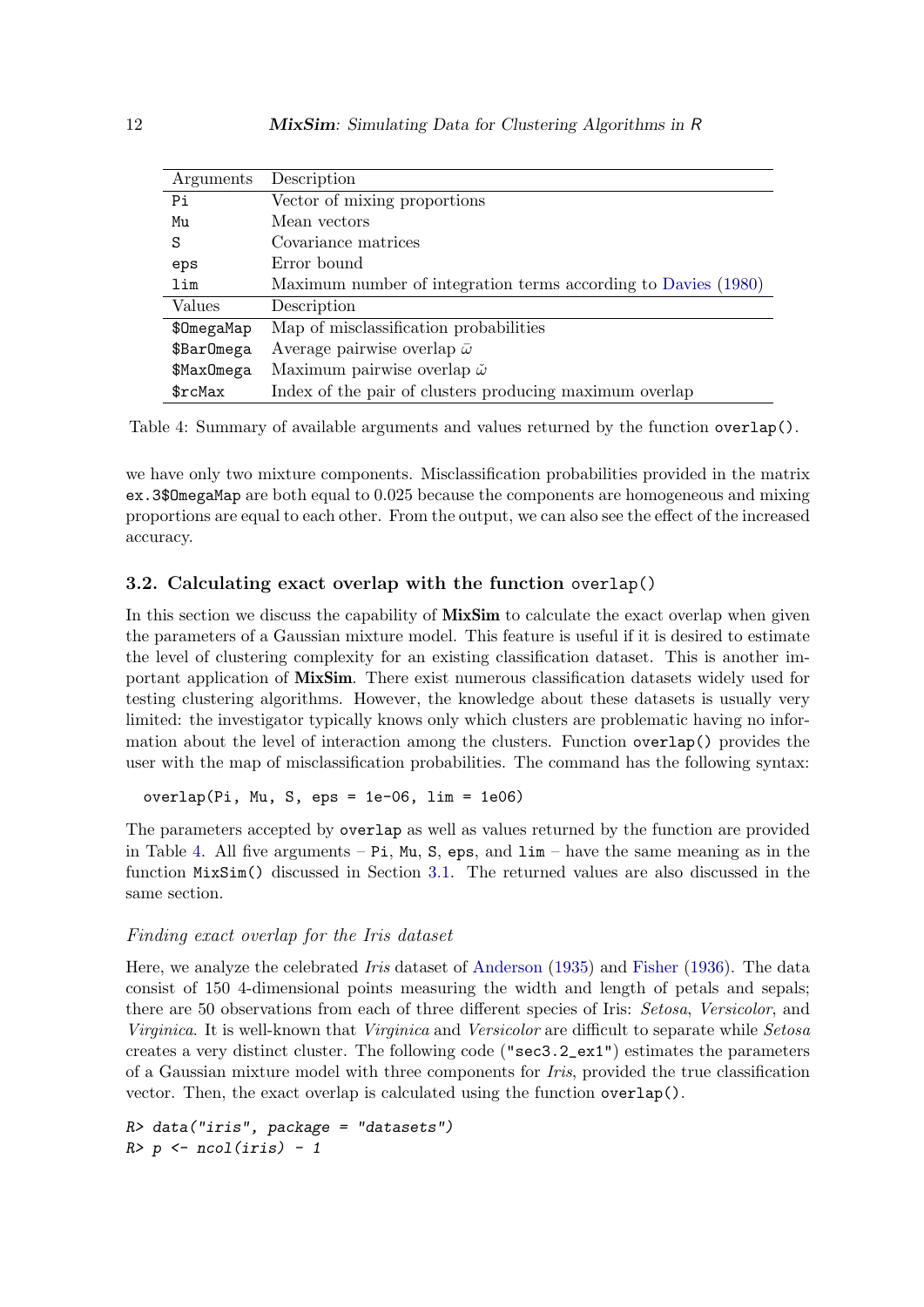```
R> id \leftarrow as. integer(iris[, 5])
R > K \leftarrow max(id)R> Pi <- prop.table(tabulate(id))
R> Mu \leftarrow t (sapply(1:K, function(k){ colMeans(iris[id == k, -5]) }))
R > S \leftarrow \text{supply}(1:K, function(k) \{ \text{var}(iris[id == k, -5]) \} )R > dim(S) \leftarrow c(p, p, K)R> overlap(Pi = Pi, Mu = Mu, S = S)
$OmegaMap
               \lceil,1] \lceil,2] \lceil,3]
[1,] 1.000000e+00 7.201413e-08 0.00000000
[2,] 1.158418e-07 1.000000e+00 0.02302315
[3,] 0.000000e+00 2.629446e-02 1.00000000
$BarOmega
[1] 0.01643926
$MaxOmega
[1] 0.0493176
```
\$rcMax [1] 2 3

As we can see from the output, the substantial maximum overlap of 0.0493 is produced by the second and third components: *Virginica* and *Versicolor*. At the same time, these two clusters almost do not overlap with Setosa. This explains why the majority of clustering methods prefer two-cluster solutions combining Virginica and Versicolor together.

#### <span id="page-12-0"></span>3.3. Simulating datasets with the function simdataset()

In this section, we discuss some capabilities of **MixSim** for simulating datasets, along with outliers, from a given (perhaps simulated) mixture model. The function responsible for data generation is called simdataset() and has the following form:

 $simdataset(n, Pi, Mu, S, n.noise = 0, n.out = 0, alpha = 0.001,$  $max.out = 100000$ ,  $int = NULL$ ,  $lambda = NULL$ 

The arguments and returned values are listed in Table [5.](#page-13-0) Parameters Pi, Mu, and S have the same meaning as before. The size of a generated dataset is defined as  $n + n$  out, where n.out specifies the number of outliers needed. If the parameter n.out is not specified, no outliers are produced by simdataset. Parameter max.out specifies the maximum number of outlier resimulations with the default value of 1e05. alpha specifies ellipsoidal contours beyond which outliers have to be simulated. The number of dimensions for the dataset is defined as  $dim(Mu)$ [2] + n.noise. By default, n.noise = 0. The interval int defines a side of a hypercube for outlier simulation. It is also used for simulating noise variables if  $n.noise$ is greater than 0. Both outliers and noise variables are simulated from a uniform hypercube. When int is not provided, the interval bounds are chosen to be equal to the smallest and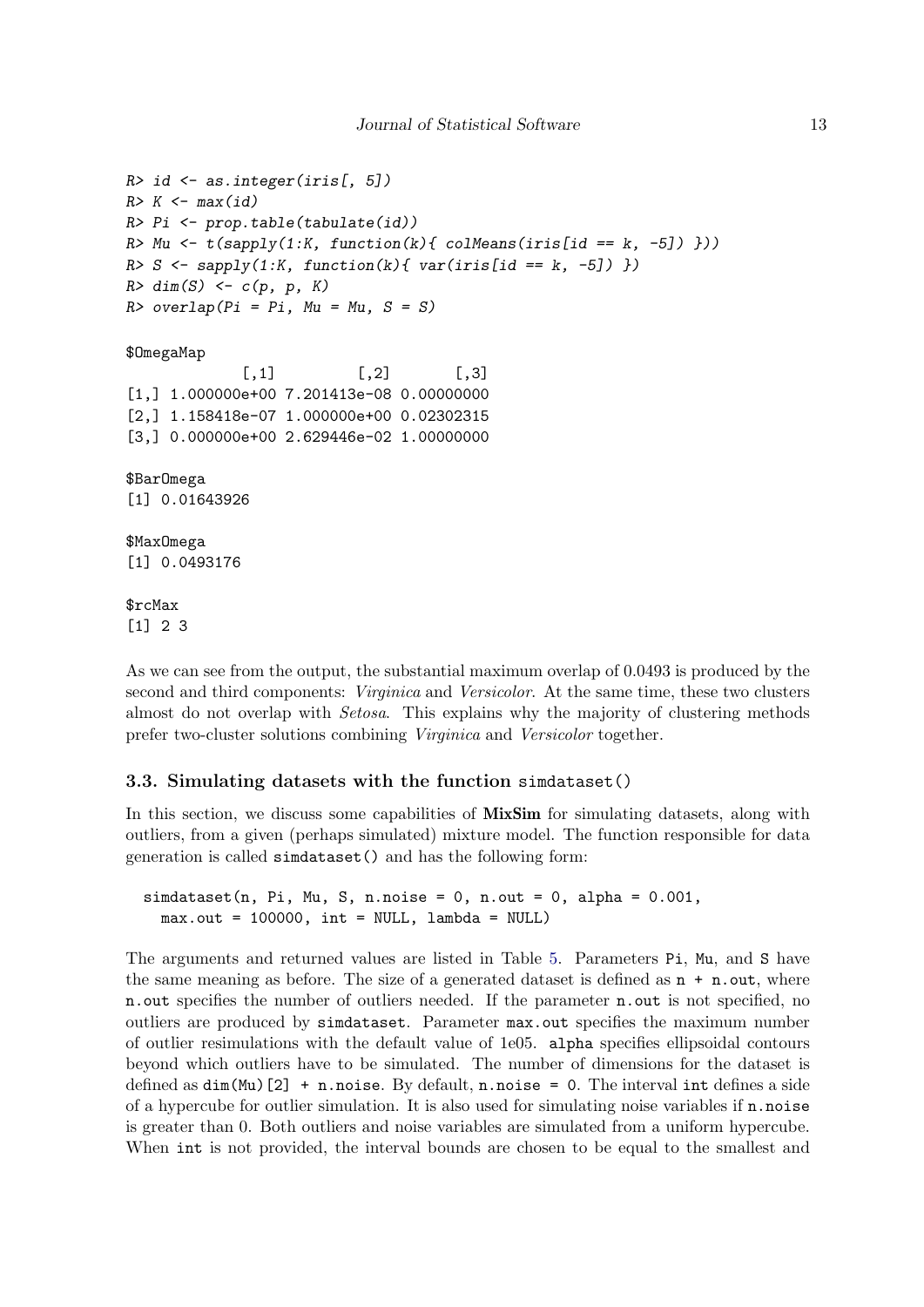| Arguments | Description                                                  |
|-----------|--------------------------------------------------------------|
| n         | Sample size                                                  |
| Pi        | Vector of mixing proportions                                 |
| Mu        | Mean vectors                                                 |
| S         | Covariance matrices                                          |
| n.noise   | Number of noise variables                                    |
| n.out     | Number of outliers                                           |
| alpha     | Level for 1 - alpha contour for simulating outliers          |
| max.out   | Maximum number of trials to simulate outliers                |
| int       | Interval to simulate outliers or/and noise variables         |
| lambda    | Vector of coefficients for an inverse Box-Cox transformation |
| Values    | Description                                                  |
| \$X       | Produced dataset                                             |
| \$id      | Classification vector for the produced dataset               |

<span id="page-13-0"></span>Table 5: Summary of available arguments and values returned by the function simulateset().

largest coordinates in mean vectors correspondingly. The last parameter, lambda, specifies a vector of size  $dim(Mu)[2] + n.noise$  that performs an inverse Box-Cox transformation for every coordinate. By default, simdataset() generates datasets from Gaussian mixture models. If the user wants to produce data that are not normally distributed, the argument lambda can be helpful. The procedure uses the multivariate Box-Cox transformation given by  $x^* = (x^{\lambda} - 1)/\lambda$ , where x and  $x^*$  represent the original and transformed observations, respectively.  $x^*$  is approximately normally distributed for some value  $\lambda$ . We use an idea related to inverting the Box-Cox transformation to provide non-normally distributed data. The transformation we propose is given by  $x = (\lambda x^* + 1)^{\frac{1}{\lambda}} - 1$ . When  $\lambda = 1$ , the identity transformation is employed. Thus, the parameter lambda specifies desired transformations for each coordinate.

The following examples illustrate the capabilities of the function.

# Simulating datasets from Gaussian mixtures

The following code illustrates how simdataset() can be used to simulate data from the mixture obtained by MixSim. Here, we obtain a two-dimensional mixture with 5 components, average overlap 0.05 and maximum overlap 0.20. Then, 500 observations are simulated from the mixture. Two samples obtained this way are provided in Figure [1a](#page-14-0),b. The following commands ("sec3.3\_ex1a") construct the Figure [1a](#page-14-0):

```
R> set.seed(1234)
R > Q \leq MixSim(MaxOmega) = 0.20, BarOmega = 0.05, K = 5, p = 2)
R > A <- simdataset(n = 500, Pi = Q$Pi, Mu = Q$Mu, S = Q$S)
R> colors <- c("red", "green", "blue", "brown", "magenta")
R > par(max = c(0.1, 0.1, 0.1, 0.1))R> plot(A$X, col = colors[A$id], pch = 19, cex = 0.8,
+ xlab = "", ylab = "", axes = FALSE)
R> box()
```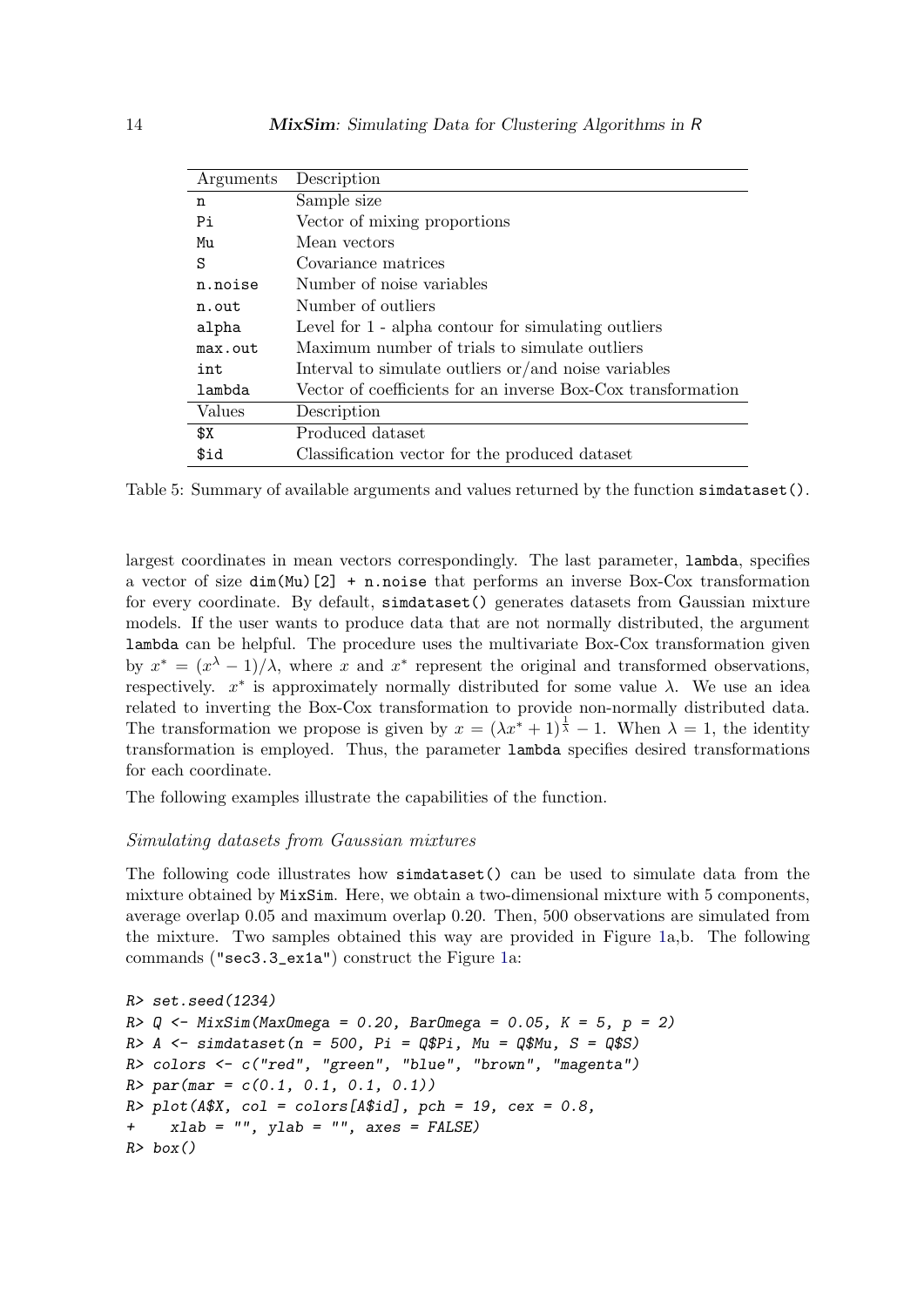

<span id="page-14-0"></span>Figure 1: Simulated datasets obtained (a–b) from Gaussian mixture models and (c–d) by an inverse Box-Cox transformation.

The code for the Figure [1b](#page-14-0) is identical with the only difference in the seed value. The user needs to run set.seed(1235).

#### Simulating datasets with inverse Box-Cox transformation

The following short example ("sec3.3\_ex1c") provides an illustration to an inverse Box-Cox transformation. First, we simulate a bivariate mixture with three components and maximum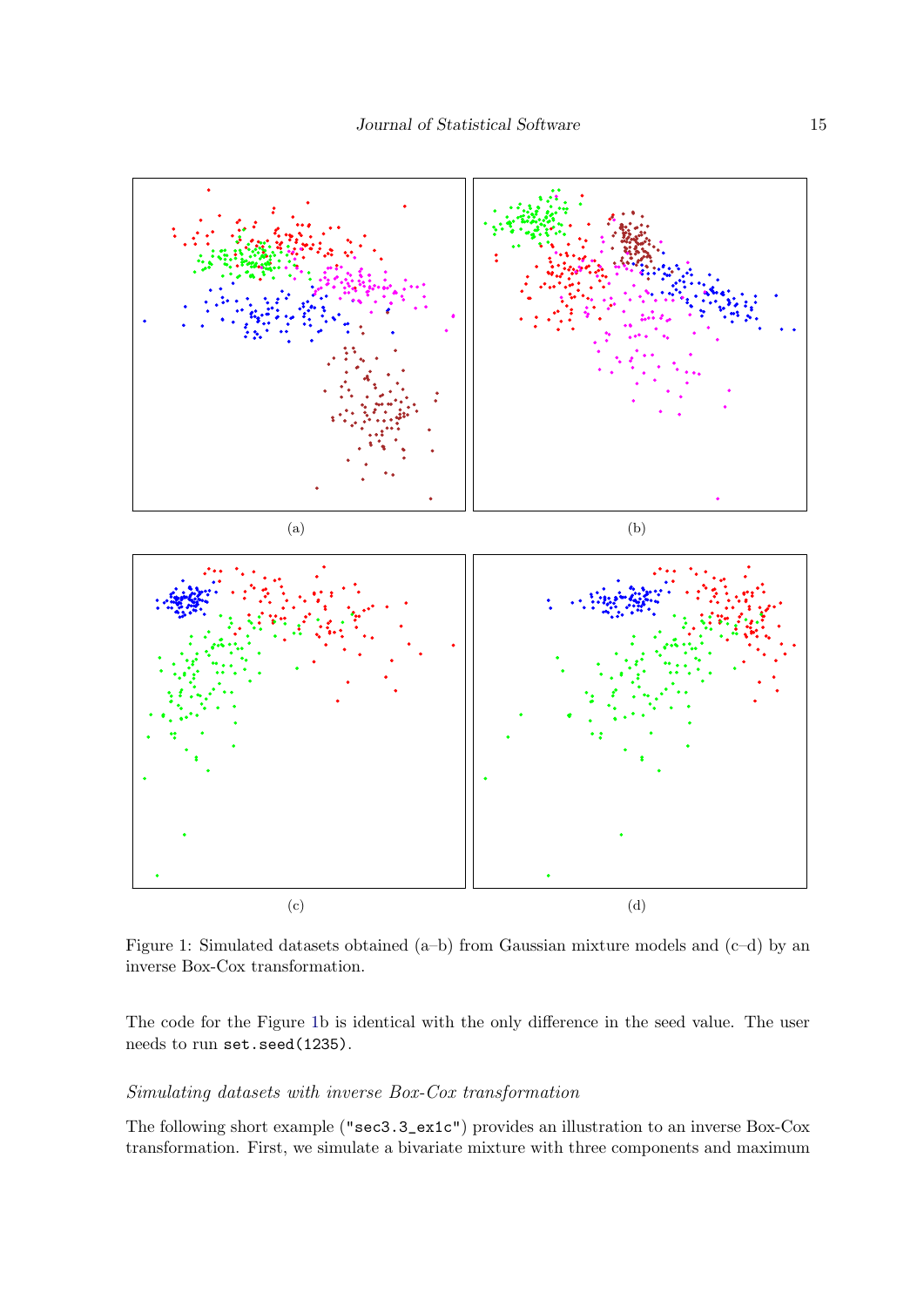overlap  $0.1$ ; mean vectors are simulated from a hypercube with a side  $(0, 1)$ . Then, a dataset with 300 observations is simulated. The dataset is transformed using coefficients provided by option lambda. Two illustrative plots are included in Figure [1c](#page-14-0),d. In both cases, we can see that obtained clusters do not follow patterns typical for normal distributions. The plots can be constructed running the following commands:

```
R> set.seed(1238)
R > Q \leftarrow \text{MixSim}(\text{MaxOmega} = 0.1, K = 3, p = 2, int = c(0.2, 1))R > A <- simdataset(n = 300, Pi = Q$Pi, Mu = Q$Mu, S = Q$S,
+ lambda = c(0.1, 10)R> colors <- c("red", "green", "blue")
R > par(max = c(0.1, 0.1, 0.1, 0.1))R> plot(A$X, col = colors[A$id], pch = 19, cex = 0.8,
+ xlab = "", ylab = "", axes = FALSE)
R> box()
```
To obtain the Figure [1d](#page-14-0), use  $lambda = c(10, 10)$  instead of  $lambda = c(0.1, 10)$  used for the construction of the Figure [1c](#page-14-0). This is the only change needed in the above code.

#### Simulating datasets with outliers

If it is desired to include outliers into a simulated dataset to increase clustering complexity or check the performance of clustering algorithms in the presence of scatter, the corresponding option n.out has to be specified. The following example demonstrates how simdataset() can be employed for simulating datasets with outlying observations. First, bivariate normal mixtures with 4 components and average overlap 0.01 are simulated similar to the previous examples. Then, the function simulataset () is employed to generate a dataset of 500 observations and introduce 10 outliers. Figure [2a](#page-16-0),b demonstrates two datasets obtained this way. Red color points represent outlying observations. id is equal to 0 for such points. To obtain the plots, the user needs to run the following commands ("sec3.3\_ex3a").

```
R> set.seed(1234)
R > Q \leq MixSim(BarOmega = 0.01, K = 4, p = 2)R>A \leftarrow \text{simdataset}(n = 500, \text{Pi} = \text{Q$P1}, \text{Mu} = \text{Q$M1}, \text{S} = \text{Q$S}, \text{ n.out} = 10)R> colors <- c("red", "green", "blue", "brown", "magenta")
R > par(max = c(0.1, 0.1, 0.1, 0.1))R> plot(A$X, col = colors[A$id+1], pch = 19, cex = 0.8,
+ xlab = "", ylab = "", axes = FALSE)
R> box()
```
In order to obtain the Figure [2b](#page-16-0), the seed 1237 has to be used: set.seed(1237).

#### Simulating datasets with noise variables

To increase the complexity of clustering or test procedures reducing dimensionality, it can be needed to simulate datasets with noise variables. Here, we illustrate the use of simdataset() for simulating data from a one-dimensional mixture with 4 components and maximum overlap 0.1. One noise variable is added after that. As we can see from Figure [2c](#page-16-0),d, it is obvious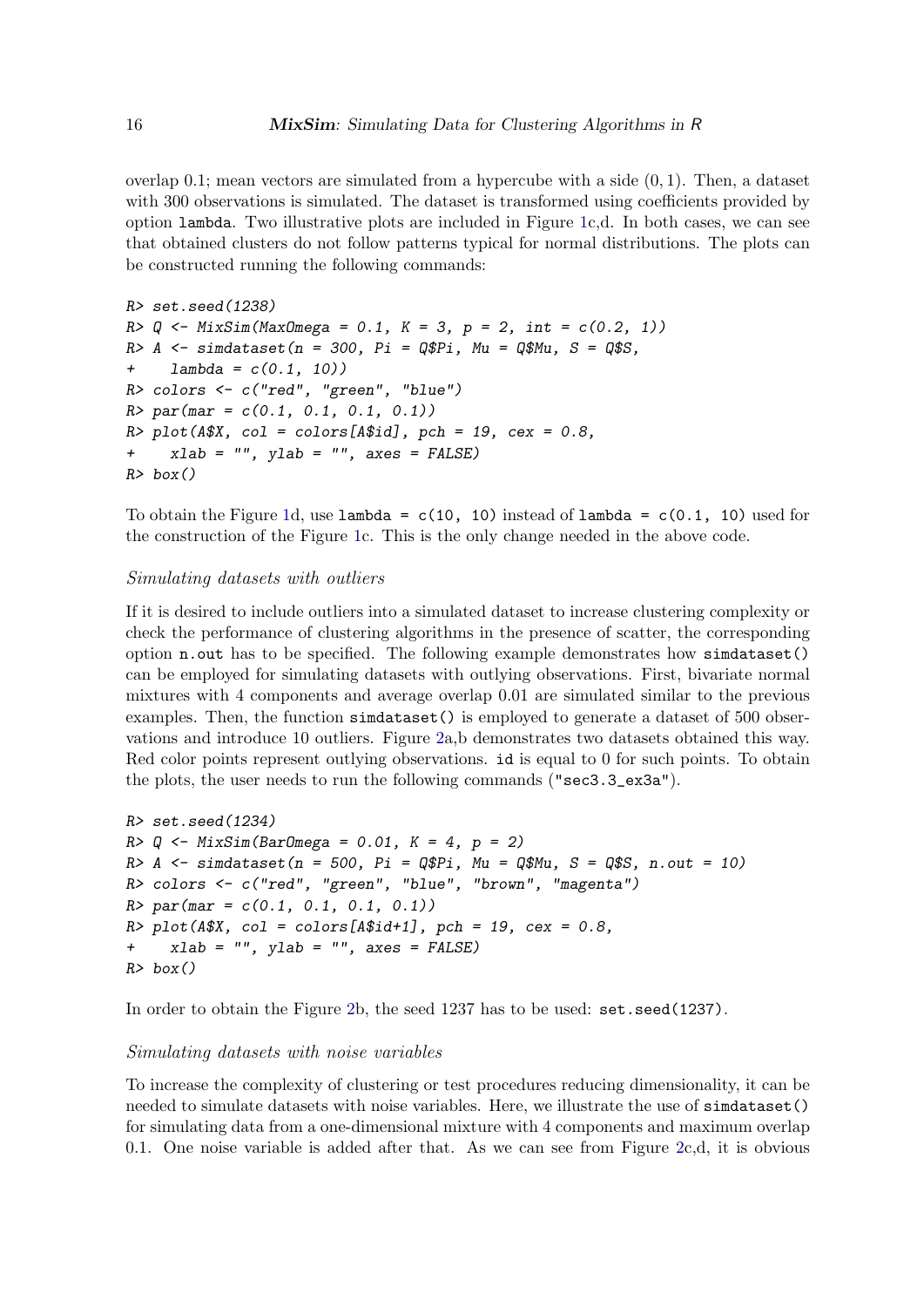

<span id="page-16-0"></span>Figure 2: Simulated datasets with (a–b) outlying observations and (c–d) noise variables.

that the second variable introduces substantial clustering complexity. The Figure [2c](#page-16-0) can be obtained by running the following code ("sec3.3\_ex4c").

```
R> set.seed(1235)
R > Q \leftarrow MixSim(MaxOmega = 0.1, K = 4, p = 1)R > A \leq simdataset(n = 300, Pi = Q$Pi, Mu = Q$Mu, S = Q$S, n.noise = 1)
R> colors <- c("red", "green", "blue", "brown")
R > par(max = c(0.1, 0.1, 0.1, 0.1))
```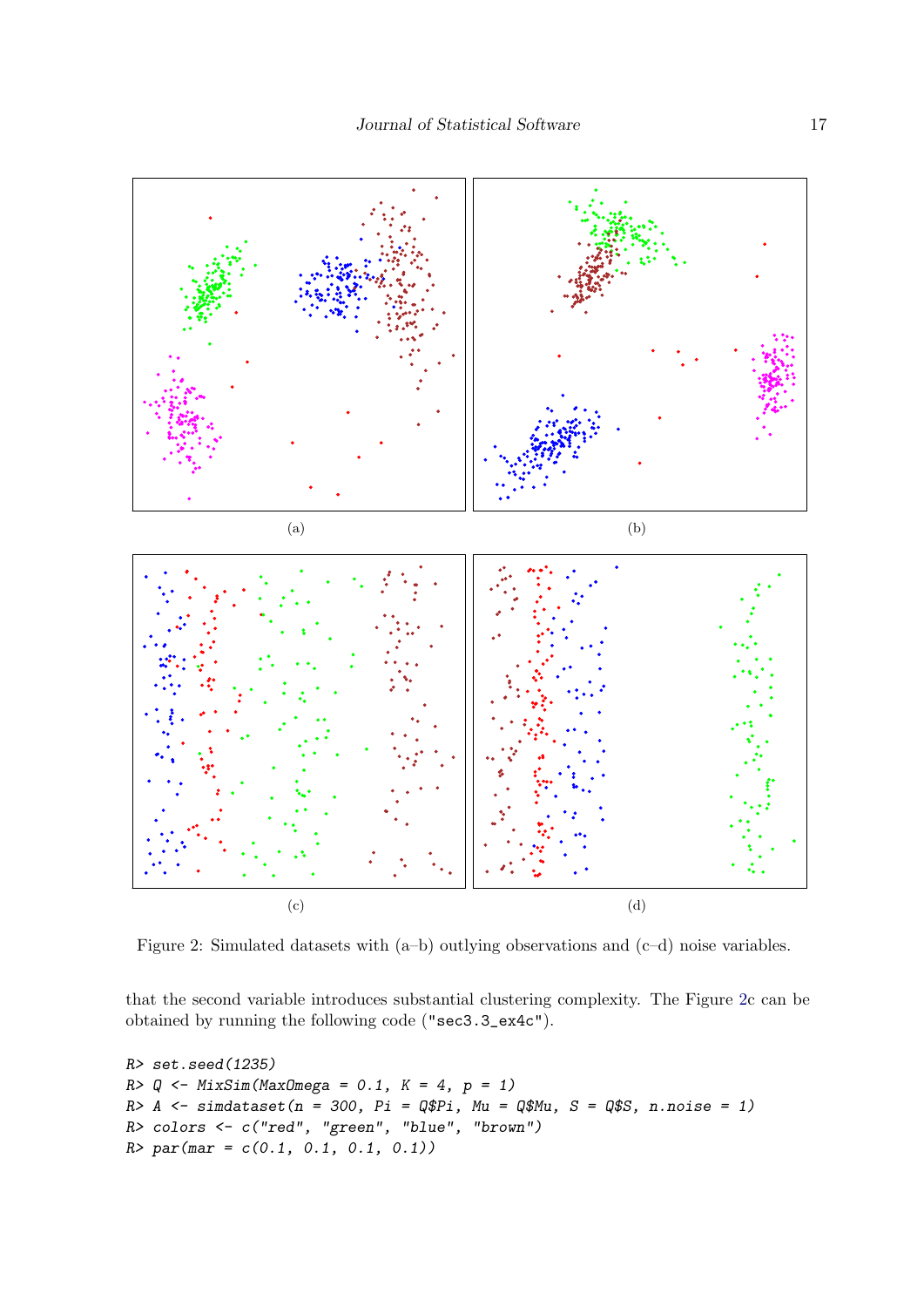```
R> plot(A$X, col = colors[A$id], pch = 19, cex = 0.8,
+ xlab = "", ylab = "", axes = FALSE)
R> box()
```
For the Figure [2d](#page-16-0), the seed has to be changed to 1236.

#### <span id="page-17-0"></span>3.4. Constructing a parallel distribution plot with the function pdplot()

The next function illustrated here is  $pdplot()$  – parallel distribution plot – described in detail by [Maitra and Melnykov](#page-22-3) [\(2010\)](#page-22-3). This plot is a convenient tool for visualizing multidimensional mixture models and components' interaction. The plot displays the principal components of a Gaussian mixture model. The first several components can serve as a good indicator of the major source of variability in a mixture. Table [6](#page-17-1) lists the arguments acceptable in pdplot(). Pi, Mu, and S are the usual mixture parameters. file is the name of the pdf-file the plot has to be written to. Parameters  $Nx$  and  $Ny$  provide the numbers of horizontal and vertical smoothing intervals respectively. MaxInt sets the level of maximum color intensity while marg specifies plot margins. The function call has the following form:

 $pdplot(Pi, Mu, S, file = NULL, Nx = 5, Ny = 5, MaxInt = 1,$  $marg = c(2, 1, 1, 1))$ 

We illustrate the use of the function with several examples.

#### Parallel distribution plot for the Iris dataset

For the *Iris* dataset, we first estimate mixture parameters using the true classification vector. Then, we employ pdplot() function to construct a parallel distribution plot and save it into the file "Iris.pdf". The obtained plot is presented in Figure [3a](#page-18-0). It can be clearly seen that the blue and green components have substantial overlap being close to each other in every principal component while the red one is well separated. It agrees well with our findings in Section [3.2.](#page-11-0) To construct the plot, the user has to estimate the mixture parameters using the code from the example in Section [3.2](#page-11-0) first, and then to run the following command:

 $R$ > pdplot(Pi = Pi, Mu = Mu, S = S)

Parallel distribution plot for simulated mixtures

| Arguments | Description                            |
|-----------|----------------------------------------|
| Pi        | Vector of mixing proportions           |
| Mu        | Mean vectors                           |
| S         | Covariance matrices                    |
| file      | Name of the output pdf-file            |
| Nх        | Number of horizontal smoothing regions |
| Ny        | Number of vertical smoothing regions   |
| MaxInt    | Maximum color intensity                |
| marg      | Plot margins                           |

<span id="page-17-1"></span>Table 6: Summary of available arguments in the function pdplot().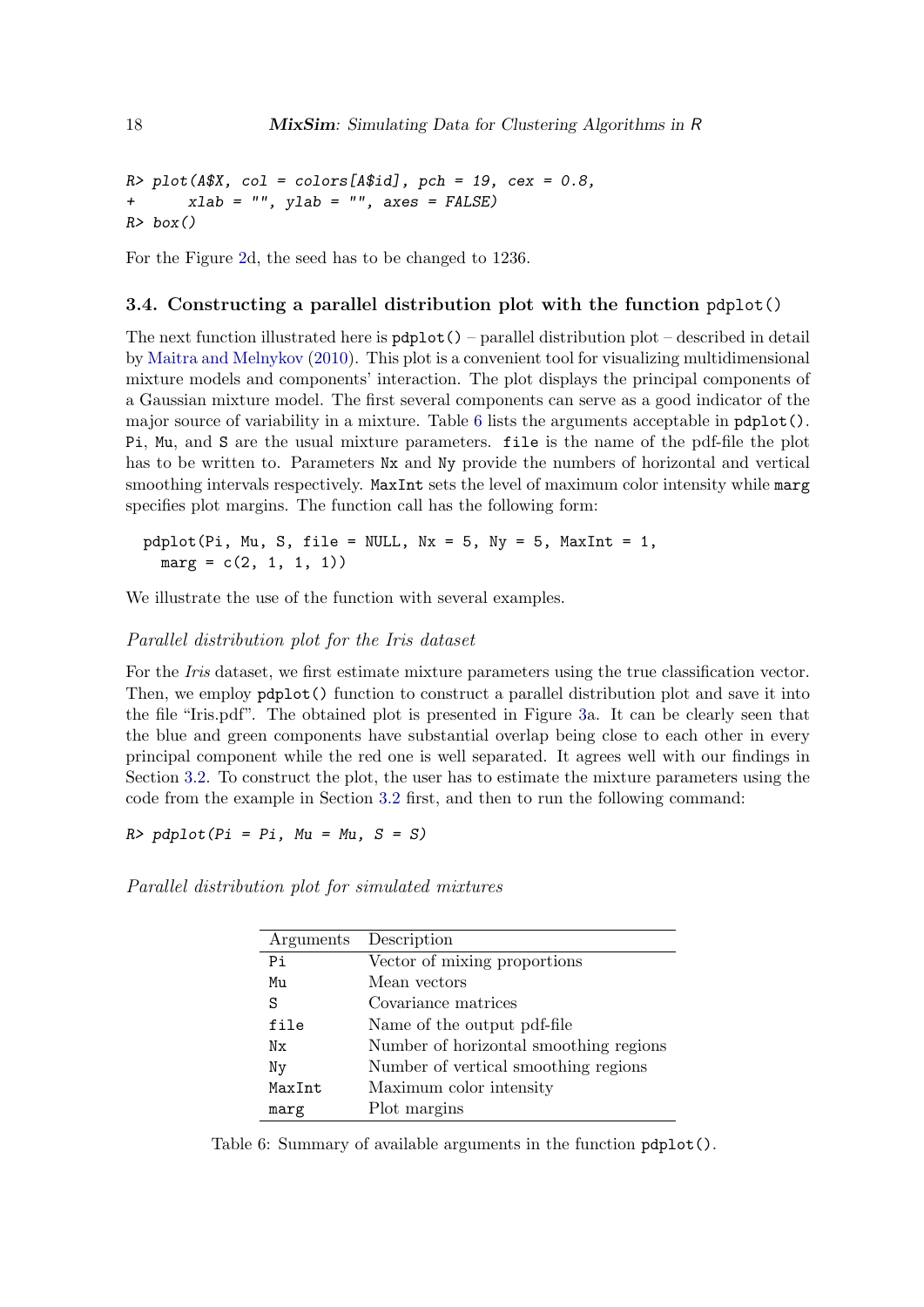

<span id="page-18-0"></span>Figure 3: Parallel distribution plots for (a) *Iris* dataset, (b) 6-component mixture with wellseparated clusters ( $\bar{\omega} = 0.001$ ), and (c) 6-component mixture with substantial overlap ( $\bar{\omega} =$ 0.05).

This example illustrates the difference between parallel distribution plots for well and poorly separated mixtures. We simulate two 4-dimensional mixtures with 6 components and average overlap 0.001 and 0.05 correspondingly. Figure [3b](#page-18-0),c provides their parallel distribution plots. As can be seen, there is substantial difference between patterns in pictures. In the plot b, between-cluster variability dominates over within-cluster variability. This is an indication of well-separated clusters. The plot c suggests that in-cluster variability dominates over betweencluster variability implying larger overlap. The two plots can be easily reproduced with the following code ("sec3.4\_ex1b" and "sec3.4\_ex1c").

```
R> set.seed(1234)
R > Q \leq - MixSim(BarOmega = 0.001, K = 6, p = 4)R> pdplot(Pi = Q$Pi, Mu = Q$Mu, S = Q$S)
R> set.seed(1232)
R > Q \leq MixSim(BarOmega = 0.05, K = 6, p = 4)R> pdplot(Pi = Q$Pi, Mu = Q$Mu, S = Q$S)
```
# 3.5. Calculating indices with functions RandIndex(), ClassProp(), VarInf()

MixSim implements all indices described in Section [2.4.](#page-4-0) Three functions responsible for them are RandIndex(), ClassProp(), and VarInf(). Table [7](#page-19-0) provides their brief description. The first function returns values of four indices based on counting the pairs of points in clusterings, ClassProp() calculates the agreement proportion for two classifications, while the latter one, VarInf(), computes the variation in information for two clusterings. The functions have the following syntax:

```
RandIndex(id1, id2)
ClassProp(id1, id2)
VarInf(id1, id2)
```
The following examples are illustrations of the use of all the three functions.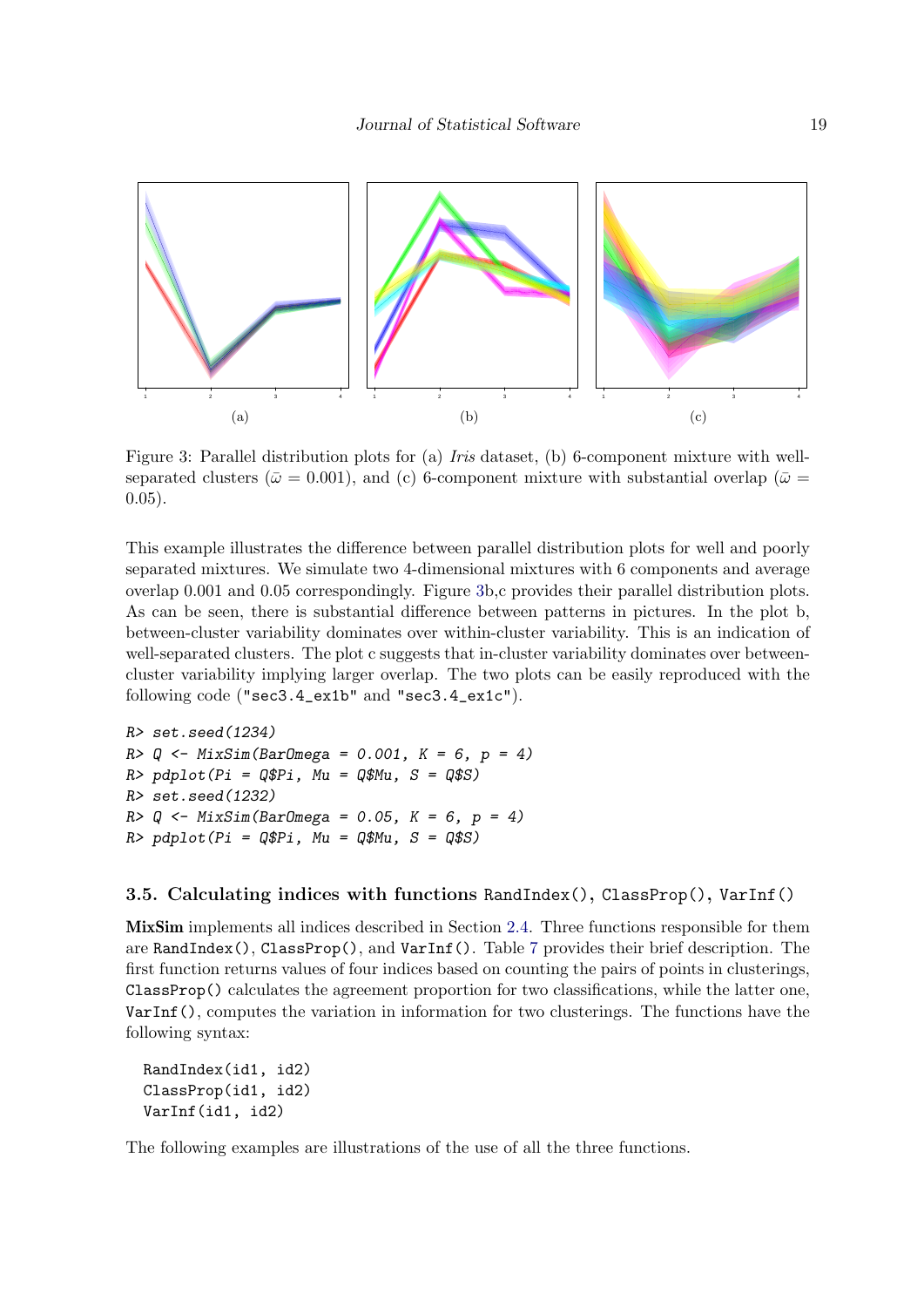| <b>Function</b> |       | Values Description                                 |
|-----------------|-------|----------------------------------------------------|
| Random(x)       | \$R   | Rand index                                         |
|                 | \$AR  | Adjusted Rand index                                |
|                 | \$F\$ | Fowlkes and Mallows index                          |
|                 | \$Μ   | Mirkin index                                       |
| ClassProp()     |       | Agreement proportion in classification vectors     |
| VarInf()        |       | Variation in information of classification vectors |

<span id="page-19-0"></span>Table 7: Summary of values returned by functions RandIndex(), ClassProp(), and VarInf(). All three functions take two arguments id1 and id2 with the first and second classification vector, respectively.

R> id1 <- c(1, 1, 1, 1, 2, 2, 2, 3, 3, 3) R> id2 <- c(1, 1, 1, 2, 2, 2, 3, 2, 3, 3) R> RandIndex(id1, id2) \$R [1] 0.6888889 \$AR [1] 0.2045455 \$F [1] 0.4166667 \$M [1] 28 R> ClassProp(id1, id2) [1] 0.7 R> VarInf(id1, id2)

[1] 1.213685

#### 3.6. Other auxiliary capabilities

The last function discussed in this section is perms(), which returns all possible permutations given the number of elements in a vector. Although this function is not directly related to other capabilities of MixSim, it is needed in the construction of ClassProp() since it is a faster implementation of the capability also provided by permn() available from package combinat [\(Chasalow](#page-22-11) [2012\)](#page-22-11). The function has the following syntax:

perms(n)

A small example below illustrates the use of the function.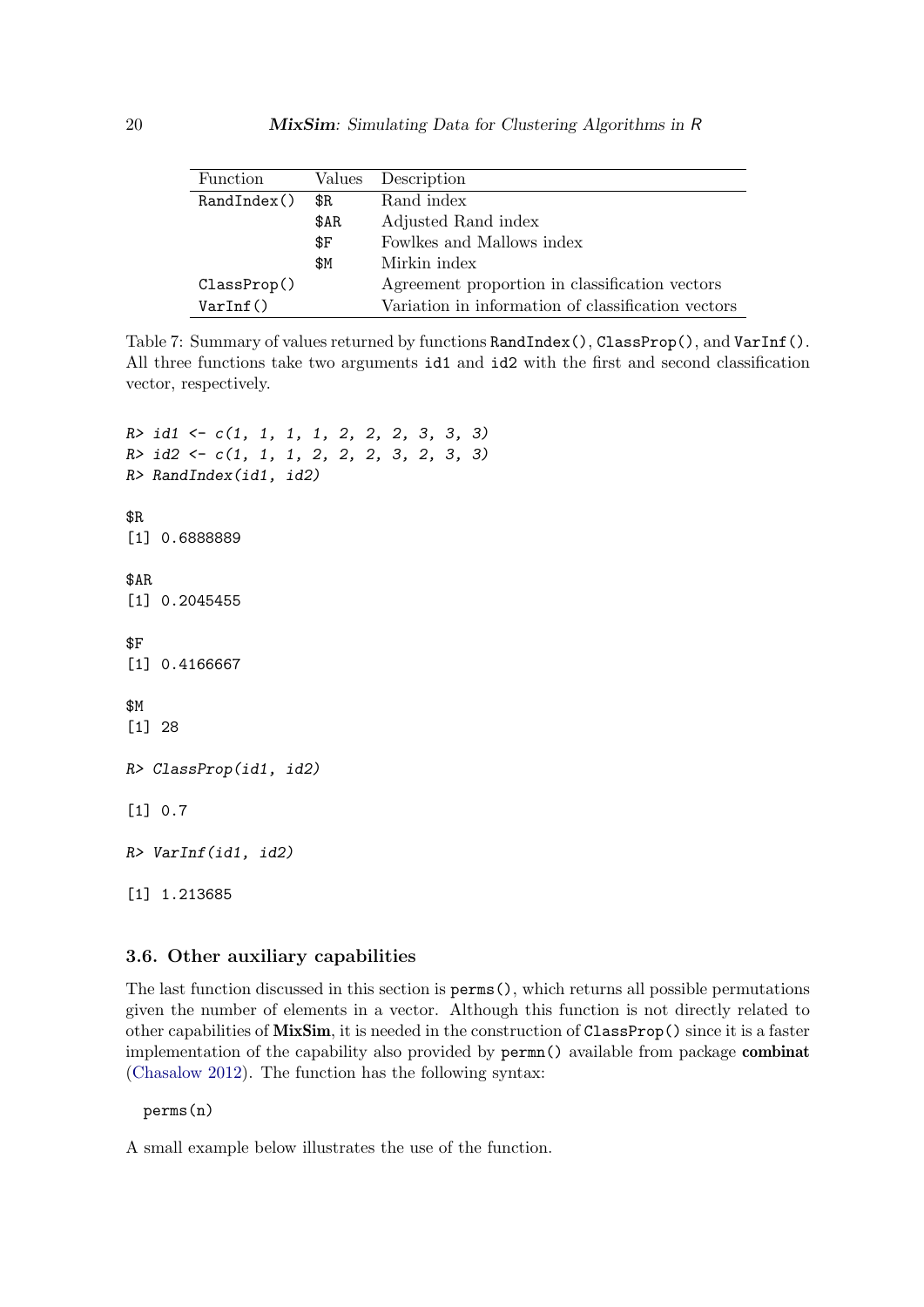R> perms(3)

|      | $[$ $, 1]$ | $\left[ \begin{array}{c} 2 \end{array} \right]$ | $\left[ .3 \right]$ |
|------|------------|-------------------------------------------------|---------------------|
| [1,] | 1          | 2                                               | 3                   |
| [2,] | 1          | 3                                               | 2                   |
| [3,] | 2          | 1                                               | З                   |
| [4,] | 2          | 3                                               | 1                   |
| [5,] | З          | 1                                               | 2                   |
| [6,] | 3          | 2                                               | 1                   |

# 4. Illustrative use of the package

<span id="page-20-0"></span>This section provides a brief illustration of the utility of **MixSim**. Here, we investigate and compare performances of four clustering methods realized in R. The first method is modelbased clustering by means of the EM algorithm, the second and third ones are  $k$ -means and partitioning around medoids algorithms respectively, while the last method is hierarchical clustering with Ward's linkage. The algorithms are tested on datasets simulated from 4-dimensional mixtures with 6 heterogeneous non-spherical components and equal mixing proportions. The value of average overlap  $\bar{\omega}$  varies from extreme (0.4) to very low (0.001). For each overlap, 100 mixtures are simulated with MixSim(), then a dataset of size 200 is generated from each mixture using function simdataset(). It is worth mentioning that we obtain exactly one dataset from each simulated mixture. Indeed, one can simulate more than one set from a mixture and even multiple datasets from the only mixture model. In this experiment, however, we are interested in examining as widely varying datasets as possible, subject to the only condition that simulated mixture models satisfy the pre-specified degree of average overlap. Variation in data patterns is substantially higher when we use different mixtures. Hence, we simulated just one set from each mixture, although in some other problems, a different strategy can be preferred.

The performance of methods is evaluated based on the adjusted Rand index, proportion of correct classifications, and variation in information for two partitionings. We use the original true and estimated classifications obtained from each clustering method to calculate the value of each index. Functions RandIndex(), ClassProp(), and VarInf() were employed. We calculate sample mean  $\mu$  and standard deviation s for each characteristic over 100 simulated datasets for every level of  $\bar{\omega}$ . The results are provided in Table [8.](#page-21-1) Function Mclust() from the package mclust [\(Fraley and Raftery](#page-22-12) [2006\)](#page-22-12) was employed for the EM algorithm. Functions kmeans() and hclust() were used for k-means and hierarchal clustering algorithms. The partitioning around medoids algorithm was employed by means of the function PAM() from the package cluster (Mächler, Rousseeuw, Struyf, Hubert, and Hornik [2012\)](#page-22-13). The experiment can be reproduced by running the demo "sec4\_ex1" or by using the code provided in the supplementary materials.

The obtained results are summarized in Table [8.](#page-21-1) As we can see, there is no uniform winner among the considered four clustering methods. The results suggest that  $k$ -means algorithm should be preferred over the rest of the field for substantial and moderate overlaps. The model-based clustering, however, is the clear winner for well-separated clusters ( $\bar{\omega} \leq 0.01$ ). Hierarchical clustering with Ward's linkage slightly outperforms k-means for well-separated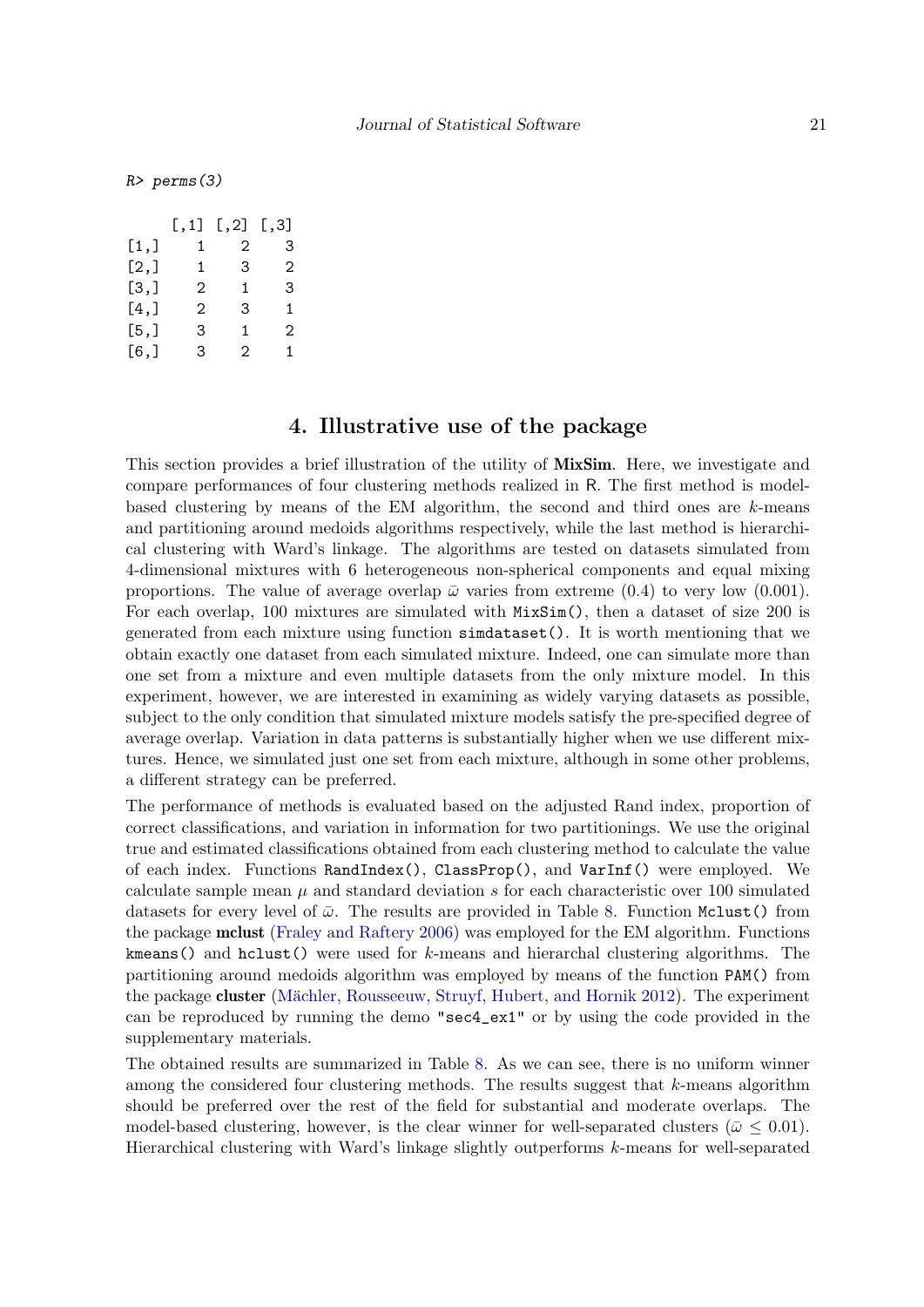|                   |                  | $\bar{\omega}$              | 0.400     | 0.300 | 0.250 | 0.200 | 0.150 | 0.100 | 0.050 | 0.010 | 0.005 | 0.001 |
|-------------------|------------------|-----------------------------|-----------|-------|-------|-------|-------|-------|-------|-------|-------|-------|
| AR<br>Model-based |                  | $\mu$                       | 0.057     | 0.106 | 0.143 | 0.200 | 0.272 | 0.409 | 0.608 | 0.900 | 0.938 | 0.986 |
|                   |                  | $\boldsymbol{s}$            | 0.024     | 0.043 | 0.054 | 0.061 | 0.064 | 0.086 | 0.081 | 0.055 | 0.044 | 0.021 |
|                   | $\boldsymbol{P}$ | $\mu$                       | 0.321     | 0.761 | 1.185 | 0.454 | 0.520 | 0.621 | 0.768 | 0.951 | 0.970 | 0.993 |
|                   |                  | $\boldsymbol{s}$            | 0.032     | 3.863 | 5.506 | 0.054 | 0.055 | 0.078 | 0.065 | 0.038 | 0.032 | 0.017 |
|                   | VI               | $\mu$                       | 2.972     | 2.737 | 2.579 | 2.382 | 2.086 | 1.640 | 1.064 | 0.278 | 0.181 | 0.044 |
|                   |                  | $\boldsymbol{s}$            | 0.125     | 0.178 | 0.200 | 0.193 | 0.200 | 0.247 | 0.186 | 0.118 | 0.099 | 0.049 |
|                   | AR               | $\mu$                       | 0.082     | 0.141 | 0.188 | 0.240 | 0.309 | 0.423 | 0.611 | 0.865 | 0.919 | 0.974 |
|                   |                  | $\boldsymbol{s}$            | 0.026     | 0.033 | 0.042 | 0.047 | 0.045 | 0.070 | 0.066 | 0.059 | 0.043 | 0.038 |
| k-means           | $\boldsymbol{P}$ | $\mu$                       | 0.349     | 0.406 | 0.443 | 0.493 | 0.552 | 0.634 | 0.772 | 0.929 | 0.959 | 0.986 |
|                   |                  | $\boldsymbol{s}$            | 0.035     | 0.042 | 0.048 | 0.048 | 0.048 | 0.071 | 0.060 | 0.052 | 0.037 | 0.034 |
|                   | VI               | $\mu$                       | 2.938     | 2.681 | 2.480 | 2.280 | 2.002 | 1.635 | 1.077 | 0.362 | 0.232 | 0.077 |
|                   |                  | $\boldsymbol{s}$            | 0.117     | 0.129 | 0.155 | 0.157 | 0.133 | 0.196 | 0.161 | 0.119 | 0.091 | 0.074 |
|                   | AR               | $\mu$                       | 0.075     | 0.128 | 0.179 | 0.229 | 0.295 | 0.412 | 0.593 | 0.864 | 0.918 | 0.974 |
|                   |                  | $\mathcal{S}_{\mathcal{S}}$ | 0.023     | 0.031 | 0.043 | 0.052 | 0.051 | 0.069 | 0.074 | 0.051 | 0.039 | 0.020 |
| <b>PAM</b>        | $\overline{P}$   | $\mu$                       | 0.340     | 0.390 | 0.436 | 0.483 | 0.540 | 0.623 | 0.758 | 0.933 | 0.962 | 0.989 |
|                   |                  | $\boldsymbol{s}$            | 0.034     | 0.038 | 0.048 | 0.052 | 0.057 | 0.069 | 0.068 | 0.038 | 0.025 | 0.009 |
|                   | VI               | $\mu$                       | $2.995\,$ | 2.740 | 2.533 | 2.322 | 2.065 | 1.679 | 1.126 | 0.373 | 0.245 | 0.085 |
|                   |                  | $\boldsymbol{s}$            | 0.114     | 0.121 | 0.153 | 0.177 | 0.157 | 0.194 | 0.184 | 0.112 | 0.100 | 0.059 |
|                   | AR               | $\mu$                       | 0.070     | 0.125 | 0.168 | 0.219 | 0.286 | 0.403 | 0.586 | 0.866 | 0.922 | 0.980 |
| Ward              |                  | $\mathcal{S}_{0}$           | 0.025     | 0.035 | 0.042 | 0.051 | 0.053 | 0.070 | 0.070 | 0.062 | 0.045 | 0.022 |
|                   | $\boldsymbol{P}$ | $\mu$                       | 0.335     | 0.389 | 0.425 | 0.476 | 0.533 | 0.619 | 0.753 | 0.935 | 0.963 | 0.991 |
|                   |                  | $\boldsymbol{s}$            | 0.033     | 0.038 | 0.047 | 0.047 | 0.052 | 0.064 | 0.065 | 0.037 | 0.028 | 0.011 |
|                   | VI               | $\mu$                       | 2.971     | 2.716 | 2.536 | 2.330 | 2.060 | 1.665 | 1.108 | 0.360 | 0.222 | 0.064 |
|                   |                  | $\mathcal{S}_{\mathcal{S}}$ | 0.128     | 0.139 | 0.154 | 0.177 | 0.168 | 0.190 | 0.166 | 0.142 | 0.102 | 0.061 |

<span id="page-21-1"></span>Table 8: Performance of the model-based, k-means, partitioning around medoids, and hierarchical clustering with Ward's linkage algorithms in clustering 4-dimensional datasets of size 200 with 6 groups.  $\mu$  and s represent the sample mean and standard deviation for the adjusted Rand index  $(AR)$ , proportion of correct classifications  $(P)$ , and variation in information  $(VI)$ obtained over 100 replications.

clusters but loses to it in the cases of substantial and moderate overlap. Overall, k-means performs slightly better than the partitioning around medoids algorithm. All three indices considered agree on the suggested conclusions. Of course, this is a small example demonstrating the potential of MixSim, but it illustrates the utility of the package well.

# 5. Summary

<span id="page-21-0"></span>This paper describes the R package **MixSim** which provides a convenient and friendly tool for simulating Gaussian mixture models and datasets according to the pre-specified level of clustering complexity expressed in terms of the average and maximum pairwise overlap among mixture components. MixSim's functions are described and carefully illustrated on multiple examples. A small study illustrating the utility of the package is provided. The package is meant to be of interest to a broad audience working in the area of machine learning, clustering and classification.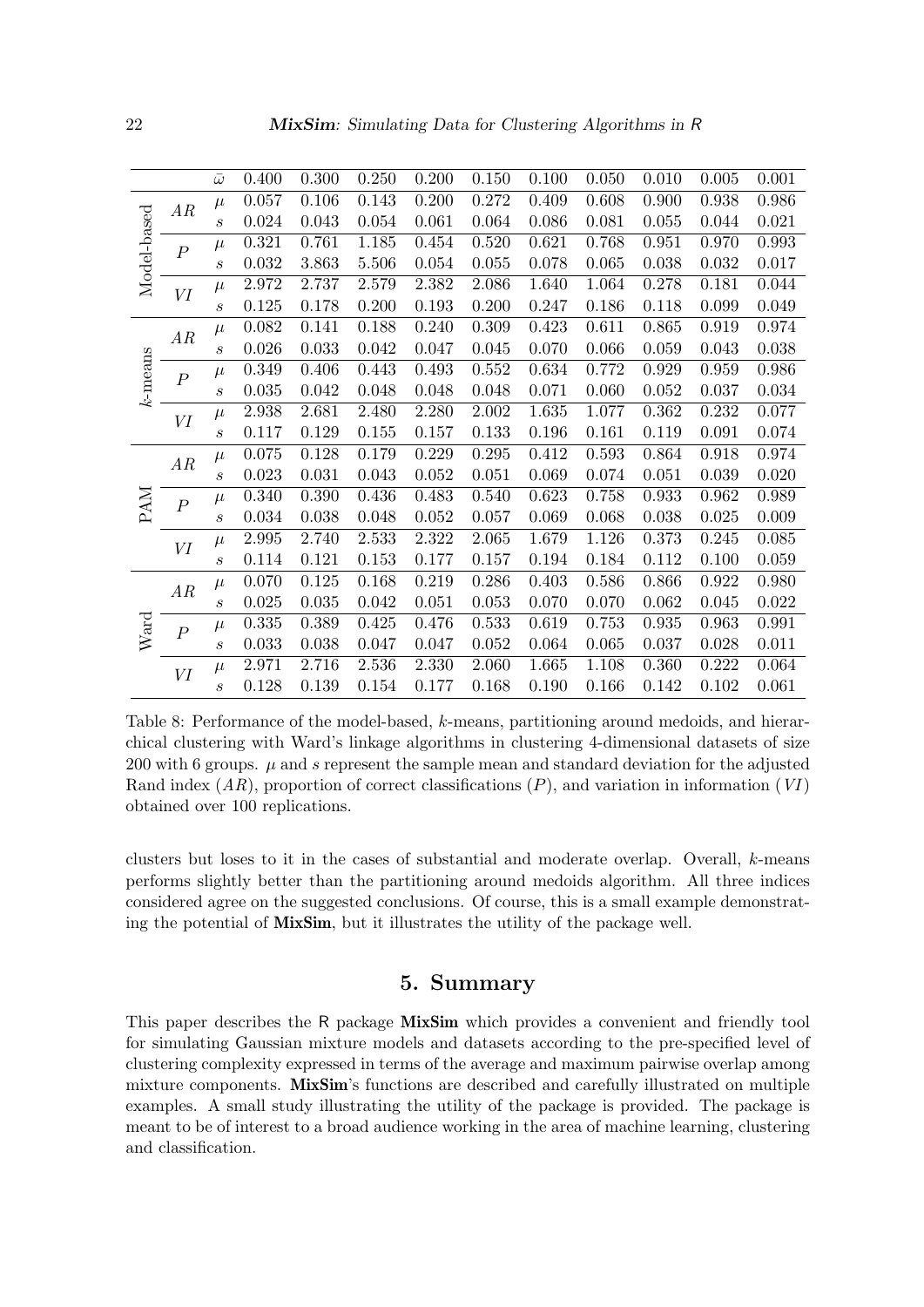# Acknowledgments

The authors acknowledge partial support by the National Science Foundation CAREER Grant # DMS-0437555. We also thank the associate editor and reviewers whose comments and suggestions substantially improved the paper.

# References

- <span id="page-22-9"></span>Anderson E (1935). "The Irises of the Gaspe Peninsula." *Bulletin of the American Iris Society*, 59, 2–5.
- <span id="page-22-11"></span>Chasalow S (2012). *combinat: Combinatorics Utilities*. R package version 0.0-8, URL [http:](http://CRAN.R-project.org/package=combinat) [//CRAN.R-project.org/package=combinat](http://CRAN.R-project.org/package=combinat).
- <span id="page-22-4"></span>Dasgupta S (1999). "Learning Mixtures of Gaussians." In Proceedings of the IEEE Symposium on Foundations of Computer Science, pp. 633–644. New York.
- <span id="page-22-5"></span>Davies R (1980). "The Distribution of a Linear Combination of  $\chi^2$  Random Variables." Applied Statistics, 29, 323–333.
- <span id="page-22-10"></span>Fisher RA (1936). "The Use of Multiple Measurements in Taxonomic Poblems." The Annals of Eugenics, 7, 179–188.
- <span id="page-22-0"></span>Forgy E (1965). "Cluster Analysis of Multivariate Data: Efficiency vs. Interpretability of Classifications." Biometrics, 21, 768–780.
- <span id="page-22-6"></span>Forsythe G, Malcolm M, Moler C (1980). Computer Methods for Mathematical Computations. Mir, Moscow.
- <span id="page-22-8"></span>Fowlkes E, Mallows C (1983). "A Method for Comparing Two Hierarchical Clusterings." Journal of American Statistical Association, 78, 553–569.
- <span id="page-22-12"></span>Fraley C, Raftery AE (2006). "mclust Version 3 for R: Normal Mixture Modeling and Model-Based Clustering." Technical Report 504, University of Washington, Department of Statistics, Seattle, WA.
- <span id="page-22-7"></span>Hubert L, Arabie P (1985). "Comparing Partitions." Journal of Classification, 2, 193–218.
- <span id="page-22-2"></span>Kaufman L, Rousseuw PJ (1990). Finding Groups in Data. John Wiley & Sons, New York.
- <span id="page-22-13"></span>Mächler M, Rousseeuw P, Struyf A, Hubert M, Hornik K (2012). *cluster: Cluster Analysis* Basics and Extensions. R package version 1.14.3, URL [http://CRAN.R-project.org/](http://CRAN.R-project.org/package=cluster) [package=cluster](http://CRAN.R-project.org/package=cluster).
- <span id="page-22-1"></span>MacQueen J (1967). "Some Methods for Classification and Analysis of Multivariate Observations." Proceedings of the Fifth Berkeley Symposium, 1, 281–297.
- <span id="page-22-3"></span>Maitra R, Melnykov V (2010). "Simulating Data to Study Performance of Finite Mixture Modeling and Clustering Algorithms." Journal of Computational and Graphical Statistics, 19(2), 354–376.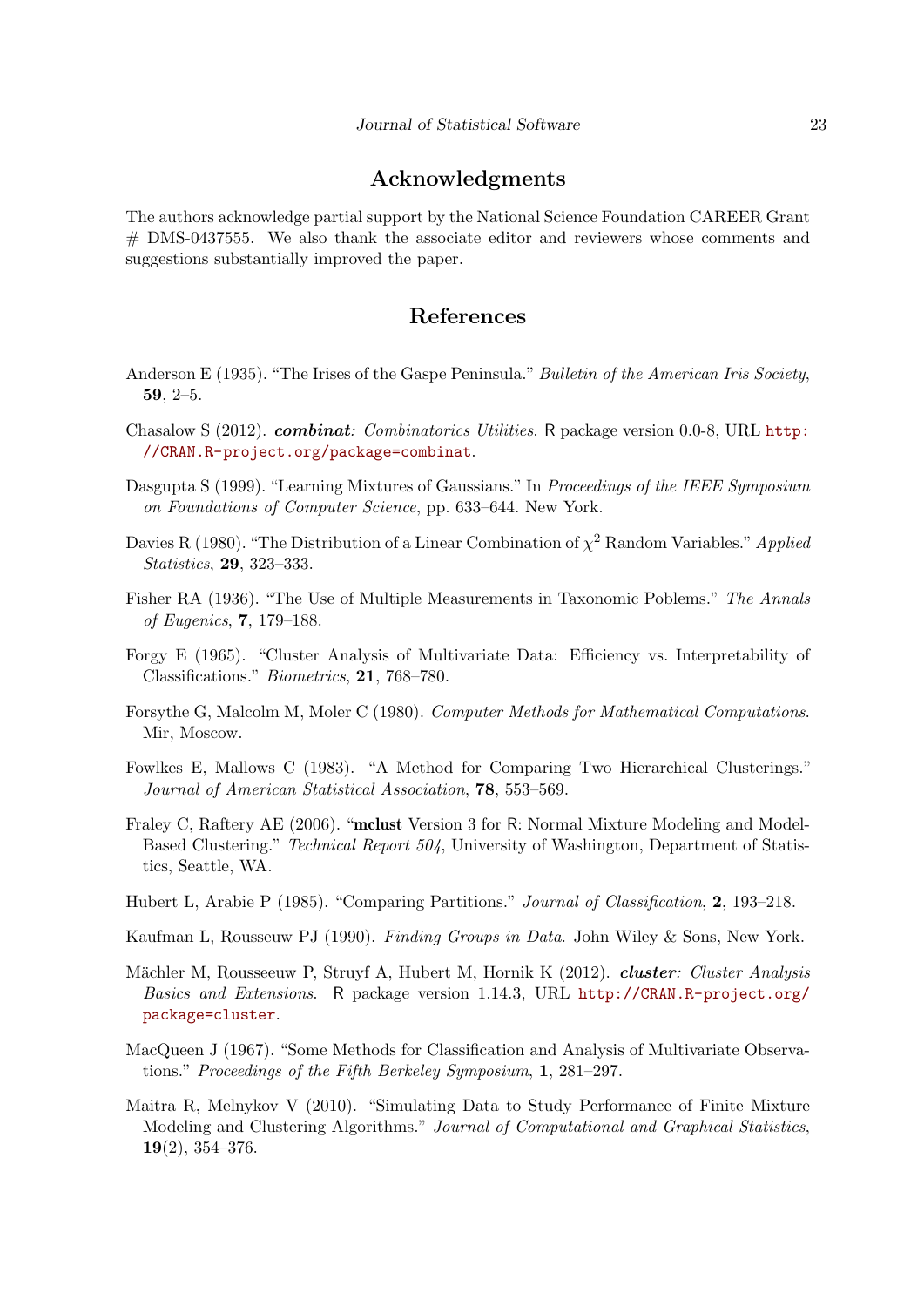- <span id="page-23-10"></span>Meil $\check{a}$  M (2006). "Comparing Clusters – An Information Based Distance." *Journal of Multi*variate Analysis, 98, 873–895.
- <span id="page-23-3"></span>Melnykov V, Maitra R (2010). "Finite Mixture Models and Model-Based Clustering." Statistics Surveys, 4, 80–116.
- <span id="page-23-9"></span>Melnykov V, Maitra R (2011). "CARP: Software for Fishing Out Good Clustering Algorithms." Journal of Machine Learning Research, 12, 69 – 73.
- <span id="page-23-14"></span>Meyer D, Dimitriadou E, Hornik K, Weingessel A, Leisch F (2012). e1071: Misc Functions of the Department of Statistics (e1071), TU Wien. R package version 1.6-1, URL [http:](http://CRAN.R-project.org/package=e1071) [//CRAN.R-project.org/package=e1071](http://CRAN.R-project.org/package=e1071).
- <span id="page-23-12"></span>Mirkin B (1996). Mathematical Classification and Clustering. Kluwer Academic Press, Dordrecht.
- <span id="page-23-7"></span>Qiu W, Joe H (2006a). "Generation of Random Clusters with Specified Degree of Separation." Journal of Classification, 23, 315–334.
- <span id="page-23-6"></span>Qiu W, Joe H (2006b). "Separation Index and Partial Membership for Clustering." Computational Statistics & Data Analysis, 50, 585-603.
- <span id="page-23-11"></span>Rand WM (1971). "Objective Criteria for the Evaluation of Clustering Methods." Journal of the American Statistical Association, 66, 846–850.
- <span id="page-23-8"></span>R Development Core Team (2012). R: A Language and Environment for Statistical Computing. R Foundation for Statistical Computing, Vienna, Austria. ISBN 3-900051-07-0, URL [http:](http://www.R-project.org/) [//www.R-project.org/](http://www.R-project.org/).
- <span id="page-23-1"></span>Sneath P (1957). "The Application of Computers to Taxonomy." Journal of General Microbiology, 17, 201–226.
- <span id="page-23-2"></span>Sorensen T (1948). "A Method of Establishing Groups of Equal Amplitude in Plant Sociology Based on Similarity of Species Content and Its Application to Analyses of the Vegetation on Danish Commons." Biologiske Skrifter, 5, 1–34.
- <span id="page-23-5"></span>Steinley D, Henson R (2005). "OCLUS: An Analytic Method for Generating Clusters with Known Overlap." Journal of Classification, 22, 221–250.
- <span id="page-23-13"></span>Wallace D (1983). "Comment on "A Method for Comparing Two Hierarchical Clusterings"." Journal of American Statistical Association, 78, 569–576.
- <span id="page-23-0"></span>Ward JH (1963). "Hierarchical Grouping to Optimize an Objective Function." *Journal of the* American Statistical Association, 58, 236–244.

<span id="page-23-4"></span>Xu R, Wunsch DC (2009). Clustering. John Wiley & Sons, Hoboken.